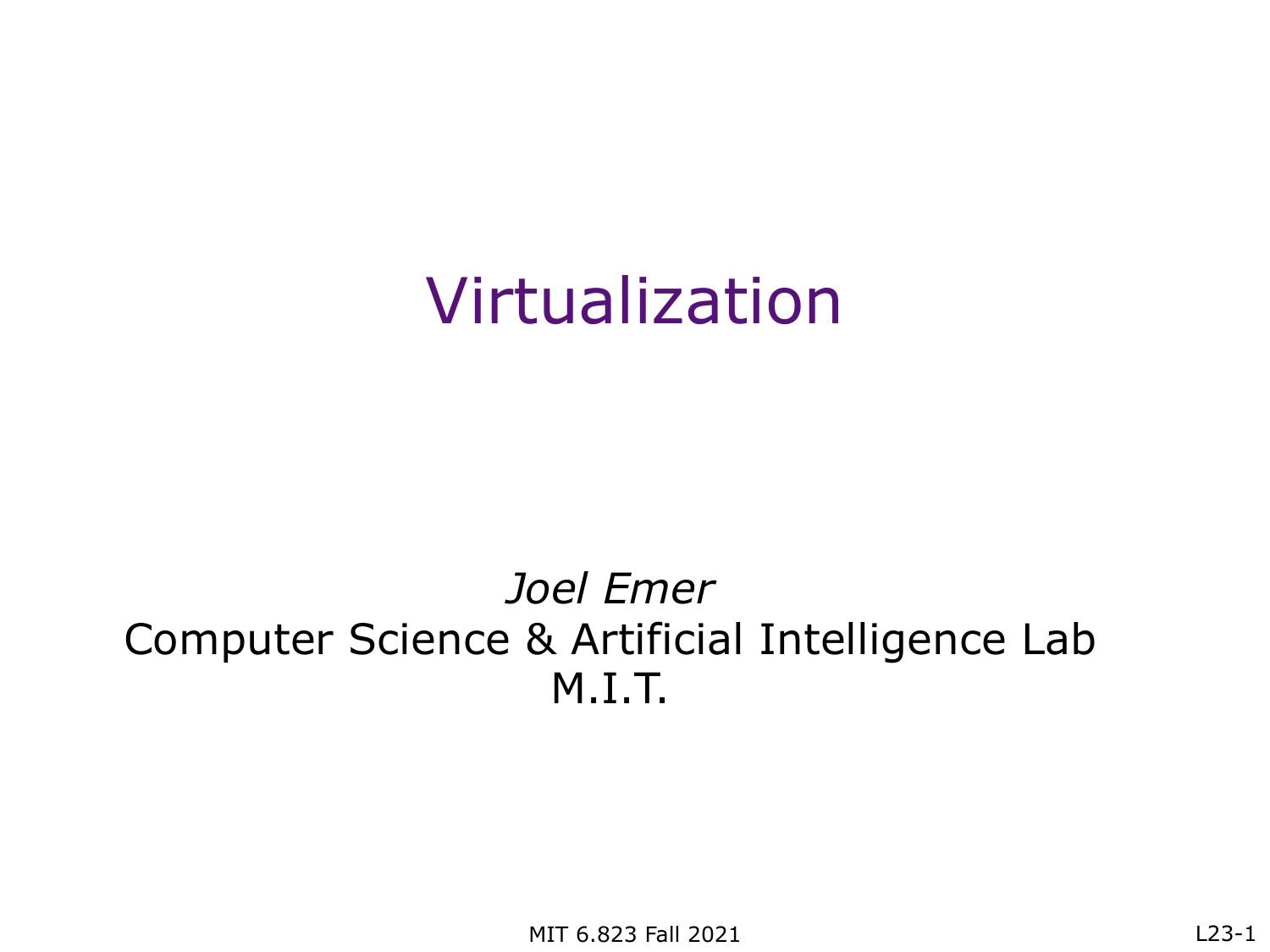#### Evolution in Number of Users

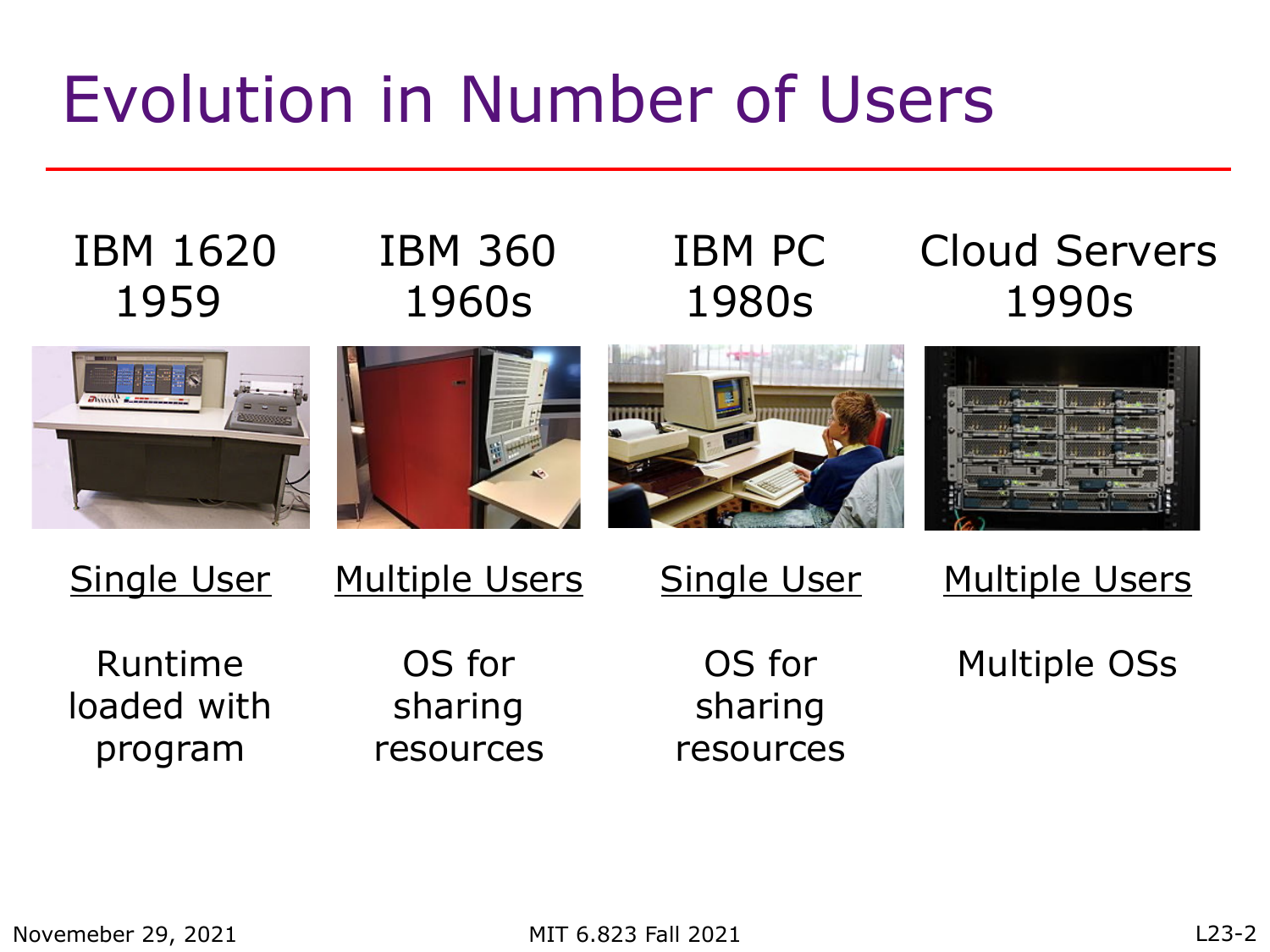## Single-Program Machine



- Hardware executes a single program and has direct and complete access to all hardware resources
- The architecture is the interface between software and hardware:
	- Program counter
	- General purpose registers
	- Memory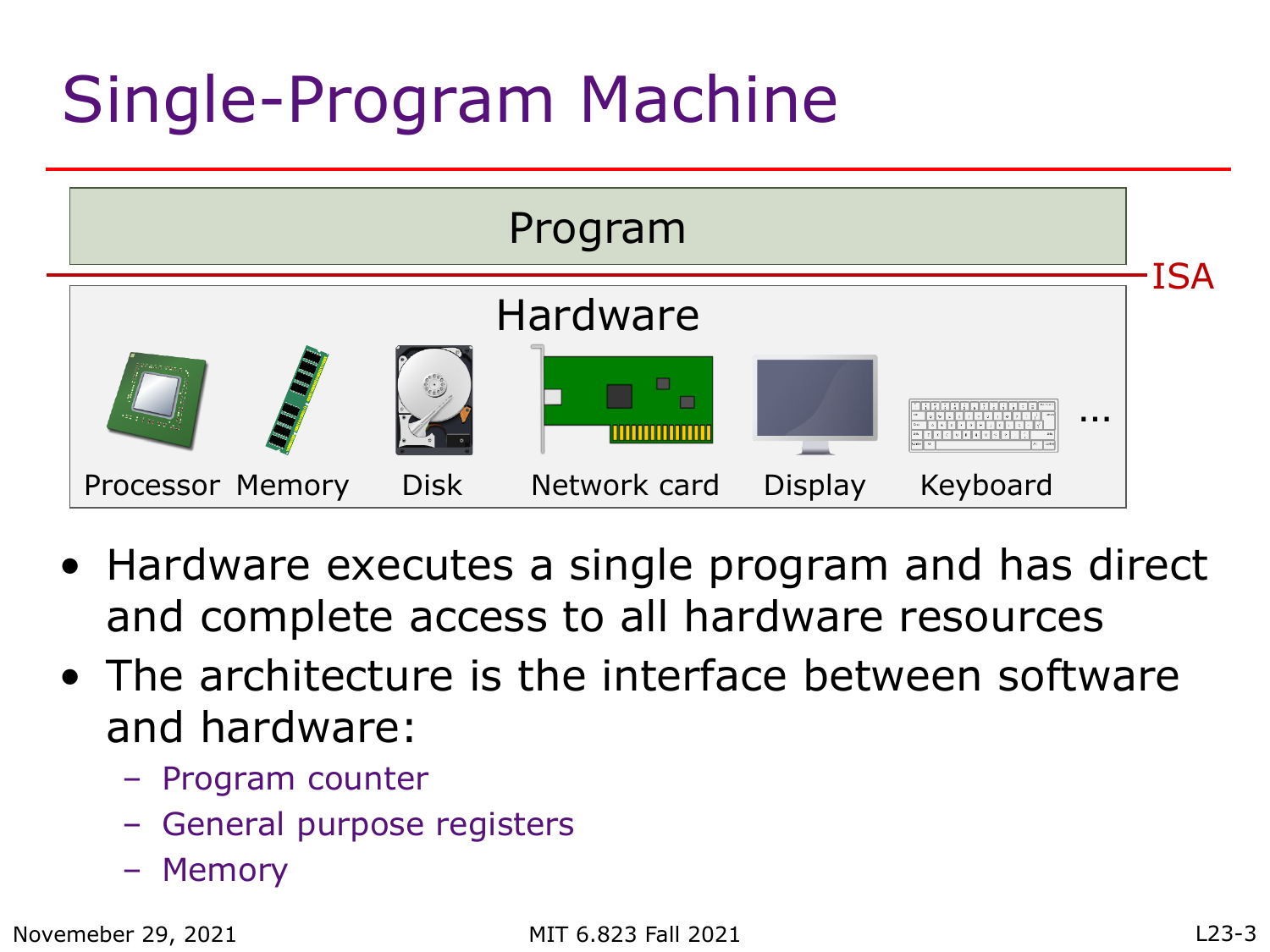# Single-Program Machine (with RTL)



• Runtime library added to save programming effort and provided an abstraction to create uniform interface to devices.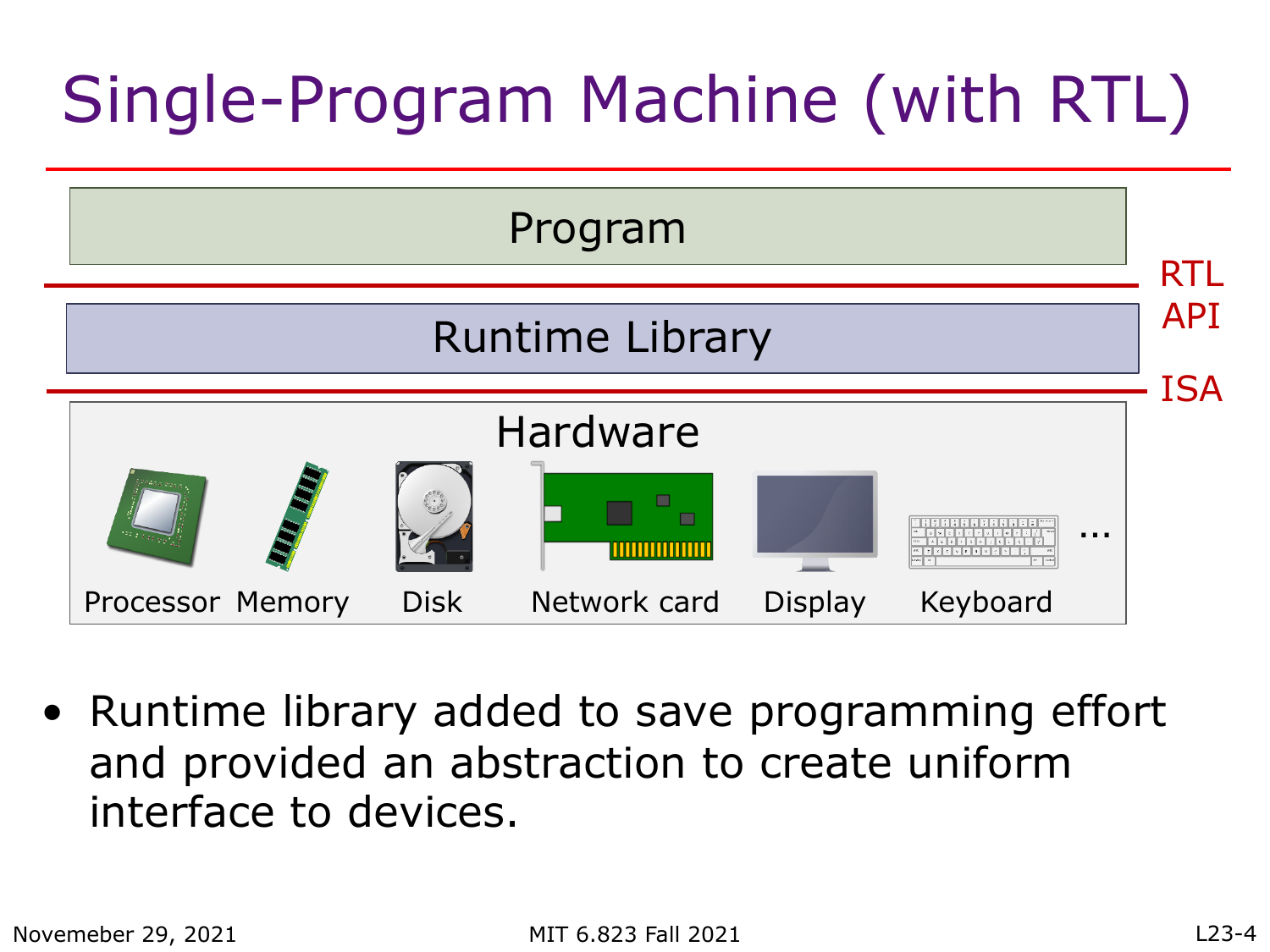## Multi-Program Machine (1<sup>st</sup> attempt)



- The architecture is the interface between software and hardware:
	- Program counter
	- General purpose registers
	- Memory

#### Any problems?

Novemeber 29, 2021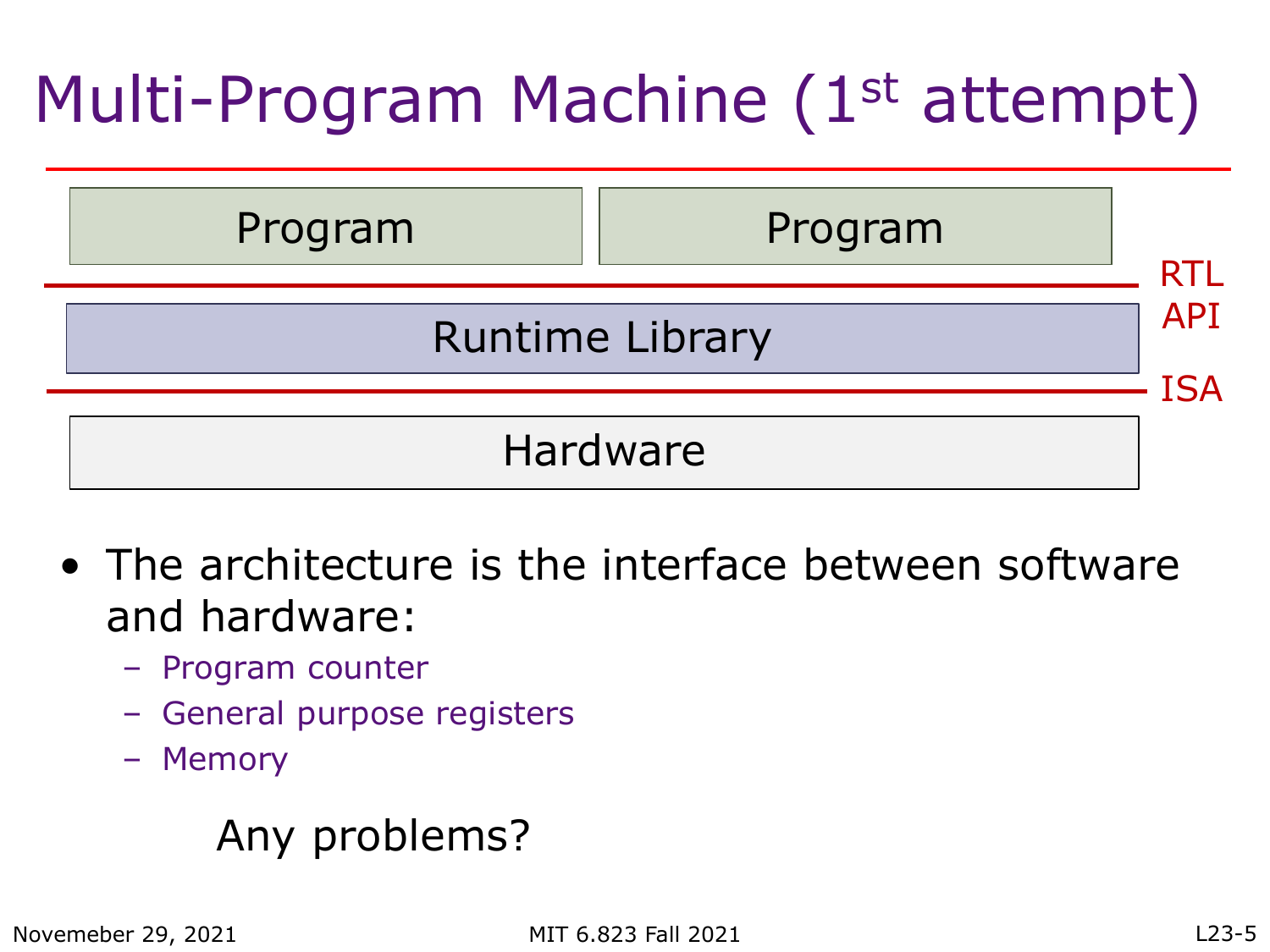#### Simple Base and Bound Translation



#### Introduce a new privileged mode in which the base and bounds registers are visible/accessible.

Novemeber 29, 2021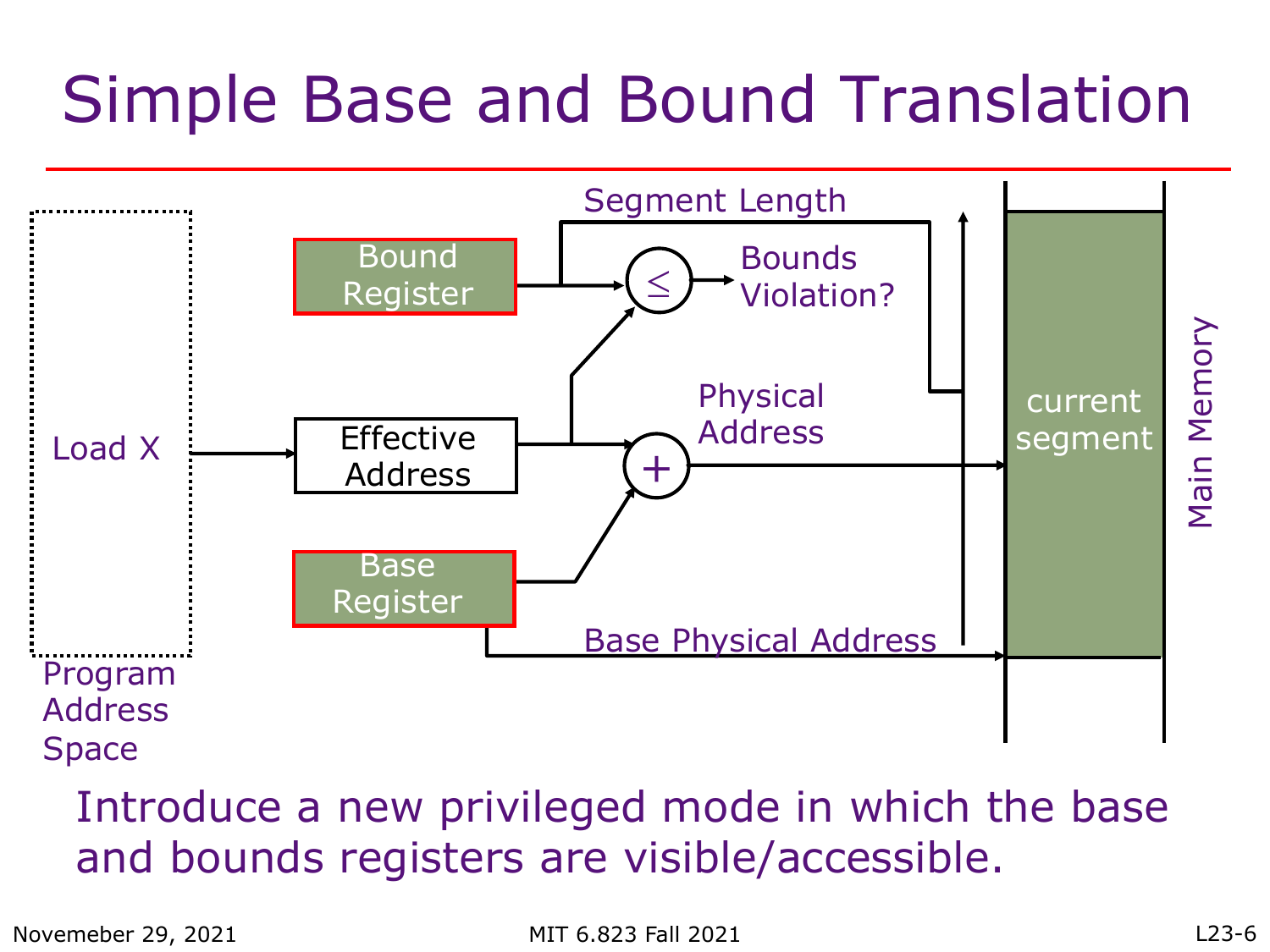#### Protecting Memory

#### Page Table Entry



- TLB fill is a privileged operation.
- TLB access checks if protection allows access for current mode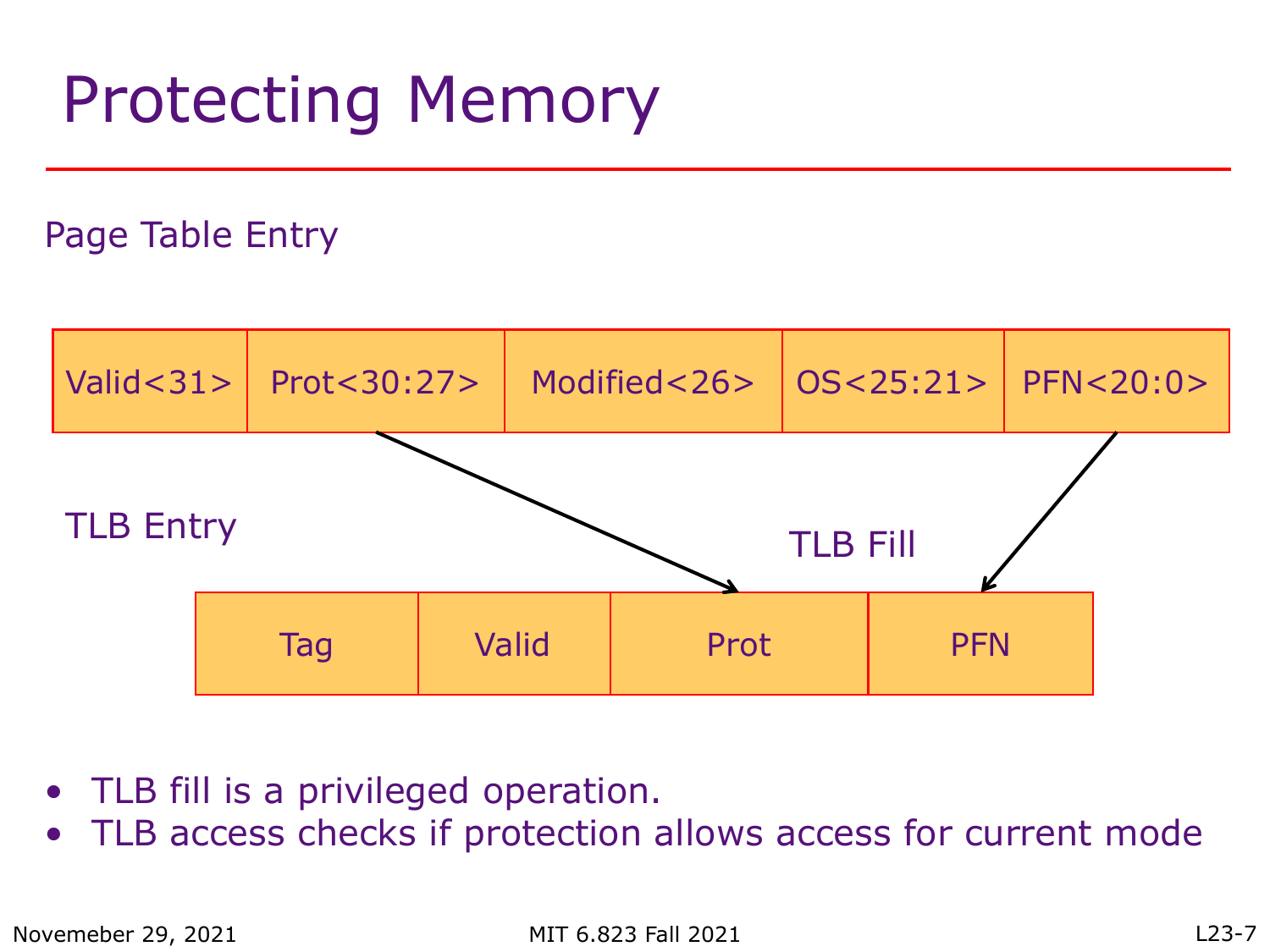## Operating Systems



- Operating System (OS) goals:
	- Abstraction: OS hides details of underlying hardware
		- e.g., a process can open and access files instead of issuing raw commands to the disk
	- Resource management: OS controls how processes share hardware (CPU, memory, disk, etc.)
	- Protection and privacy: Processes cannot access each other's data

Novemeber 29, 2021

MIT 6.823 Fall 2021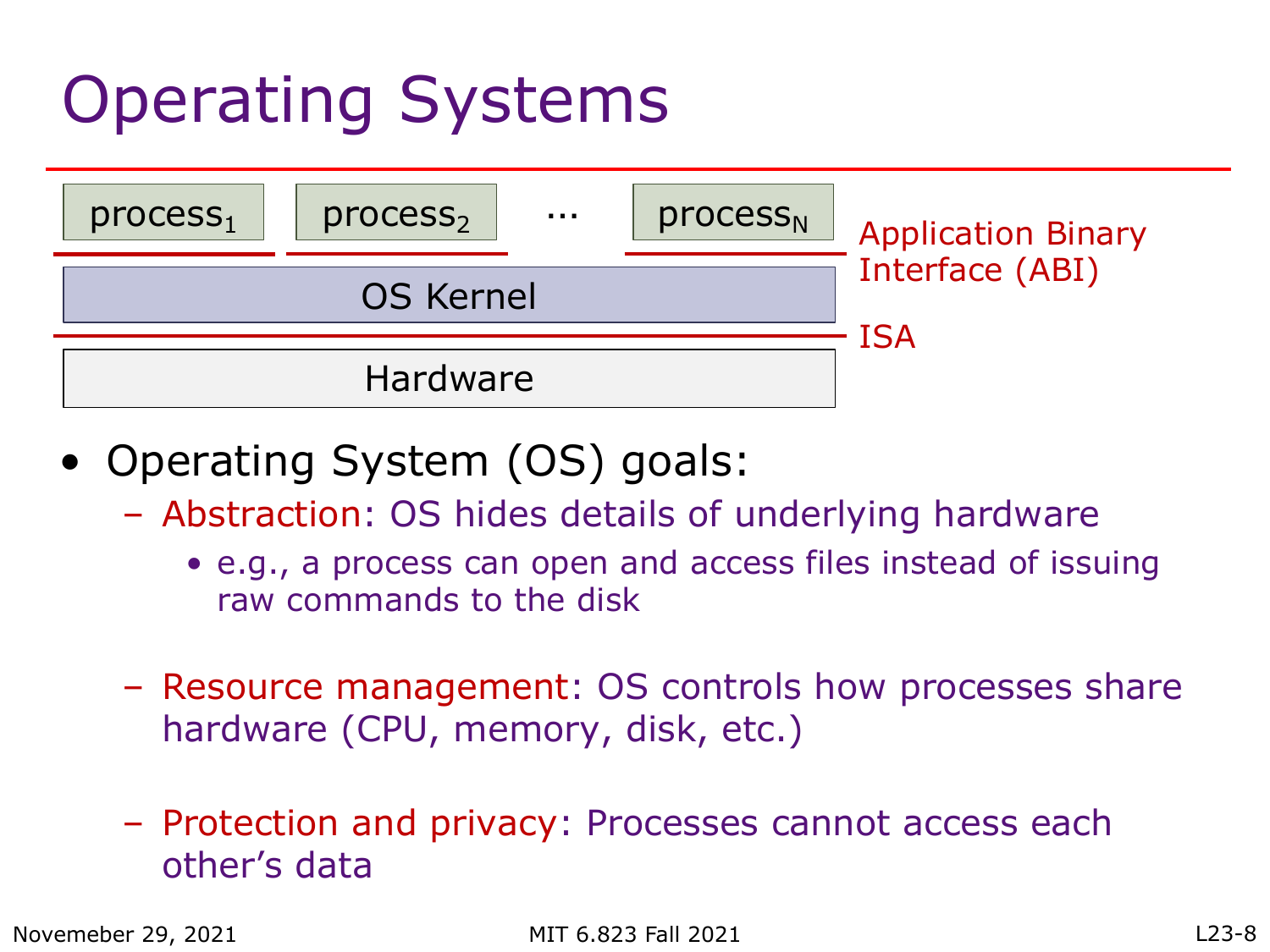## Operating System Mechanisms

- The OS kernel provides a private address space to each process
	- Each process is allocated space in physical memory by the OS
	- A process is not allowed to access the memory of other processes
- The OS kernel schedules processes into cores
	- Each process is given a fraction of CPU time
	- A process cannot use more CPU time than allowed

Running process Process 1 Process 2 Time Process 1

• The OS kernel lets processes invoke system services (e.g., access files or network sockets) via system calls

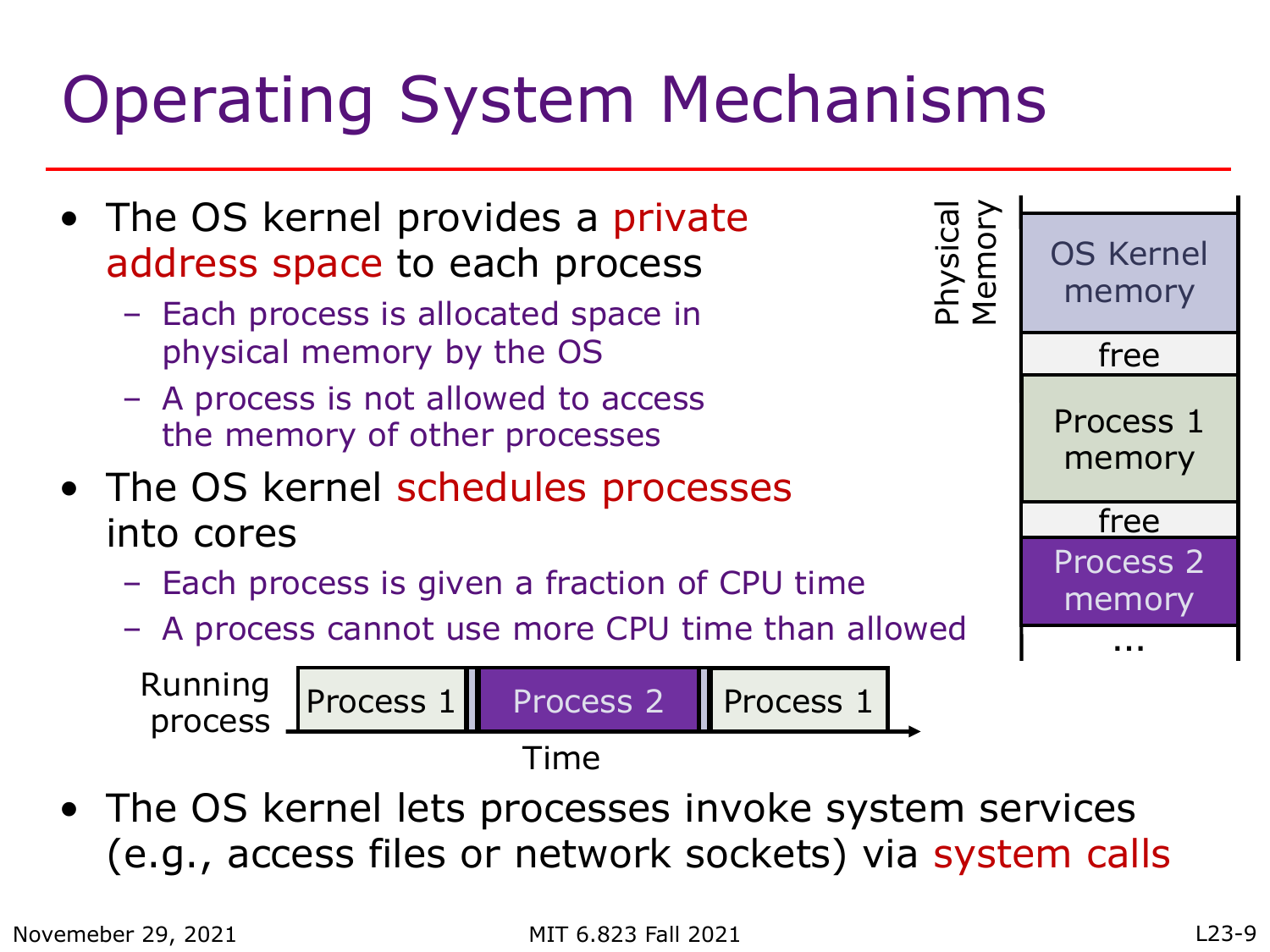#### ISA Extensions to Support OS

- Virtual memory to provide private address spaces and abstract the storage resources of the machine
- Two modes of execution: user and supervisor
	- OS kernel runs in supervisor mode
	- All other processes run in user mode
- Privileged instructions and registers that are only available in supervisor mode
- Traps (exceptions) to safely transition from user to supervisor mode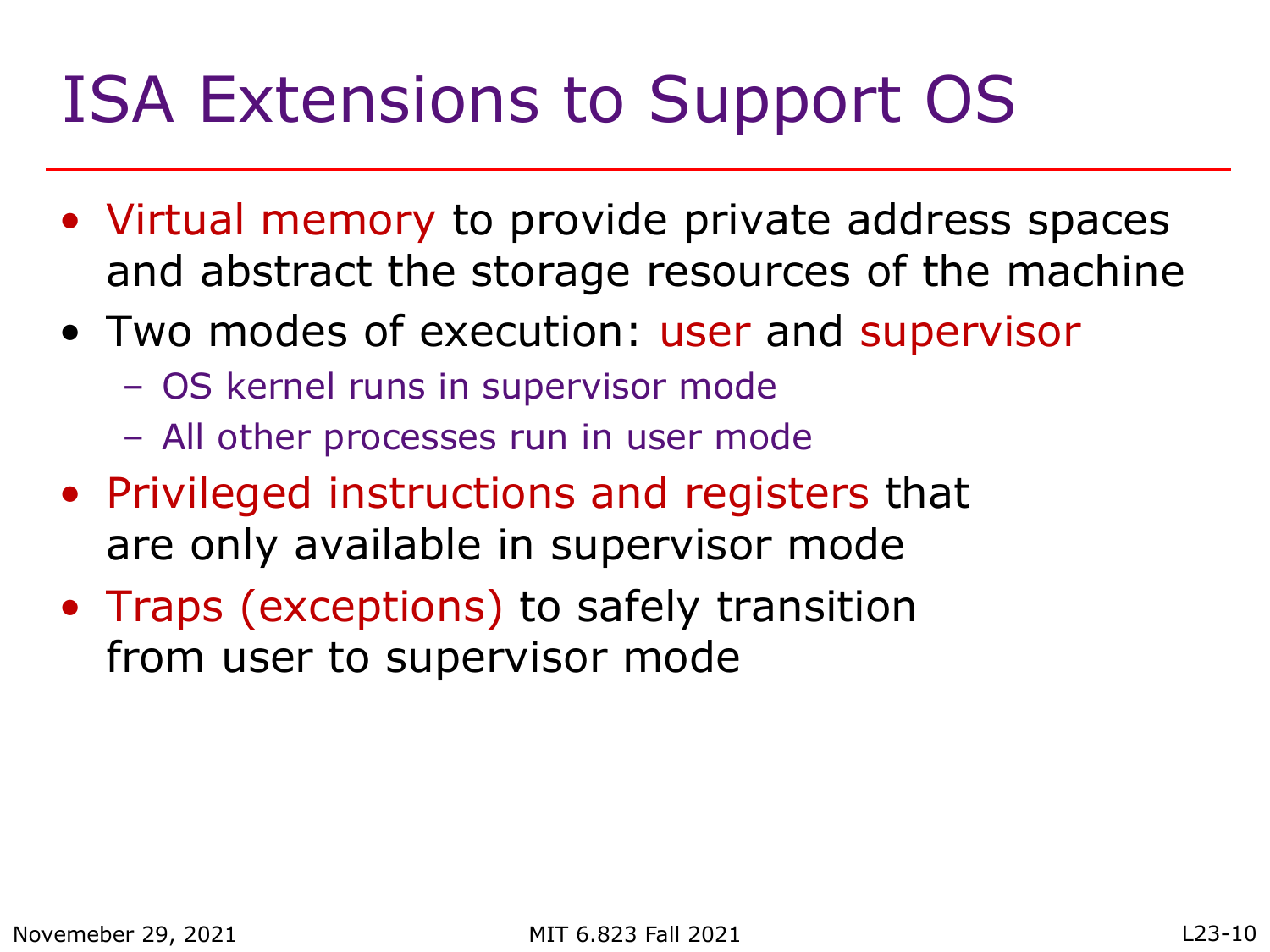#### Process Mode Switching

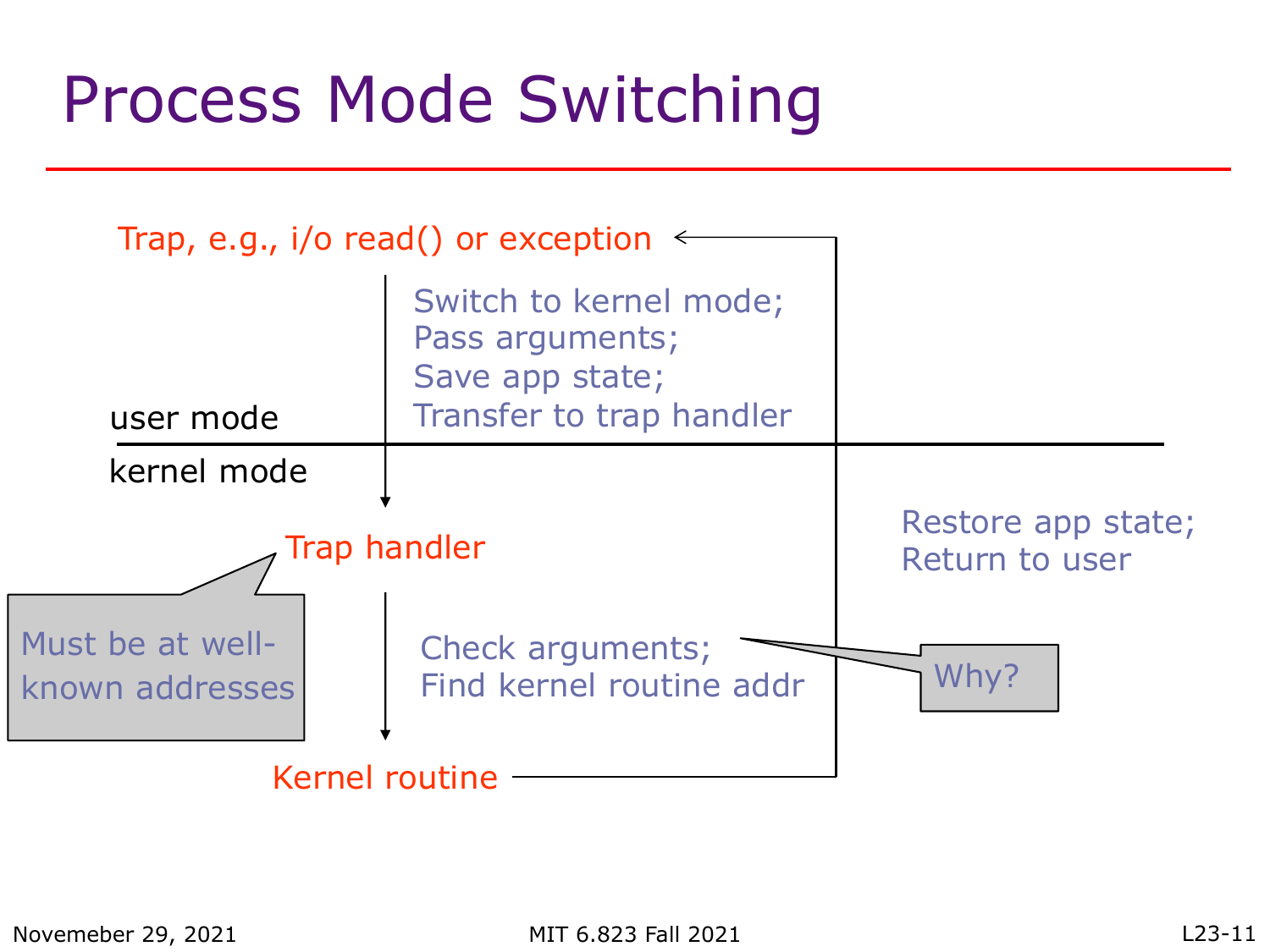#### Protection – Single OS



#### Key idea: Provides a strong abstraction that cannot be escaped

Novemeber 29, 2021

MIT 6.823 Fall 2021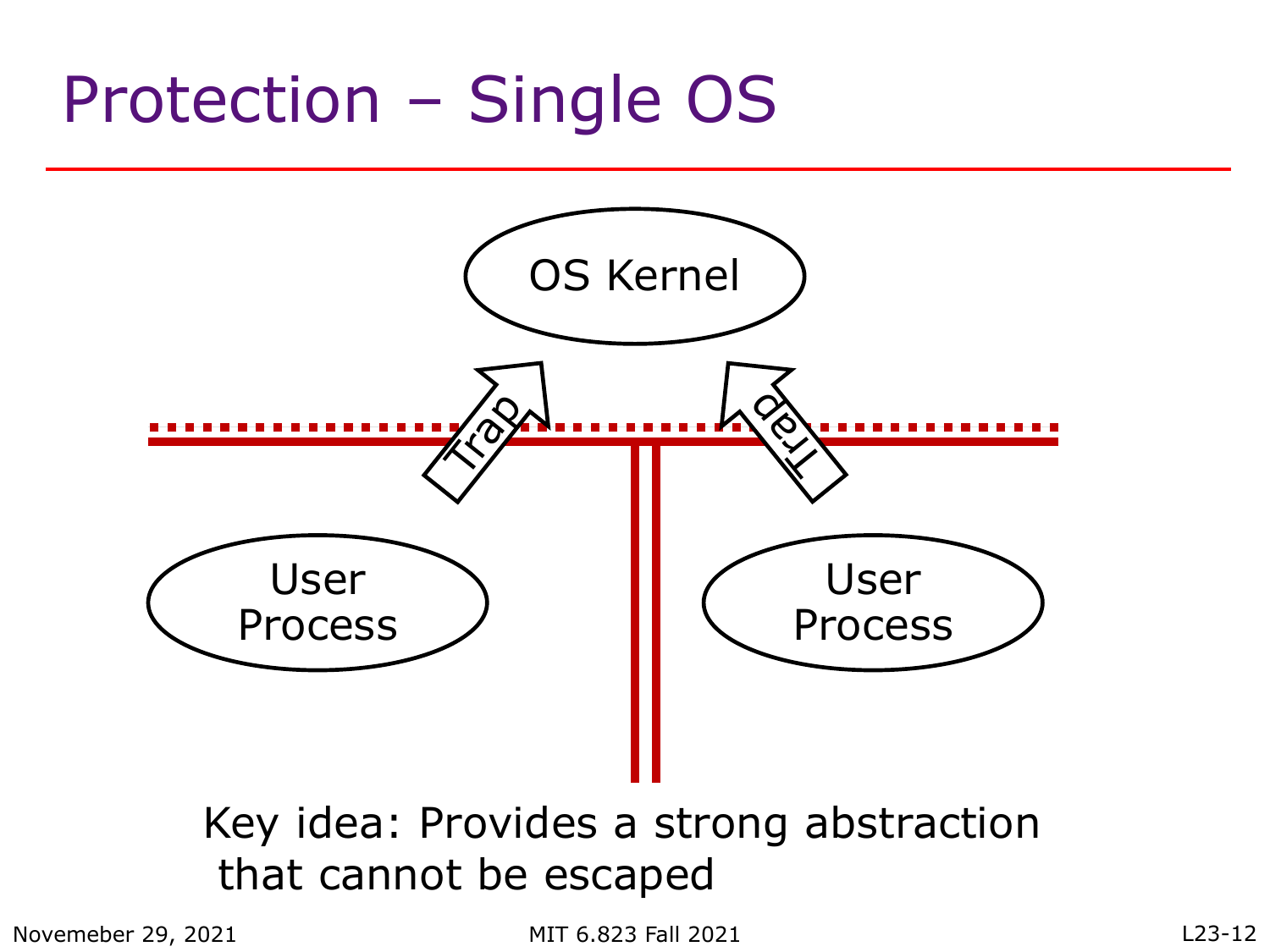### Virtual Machines

Novemeber 29, 2021

- The OS gives a Virtual Machine (VM) to each process
	- Each process believes it runs on its own machine…
	- …but this machine does not exist in physical hardware



MIT 6.823 Fall 2021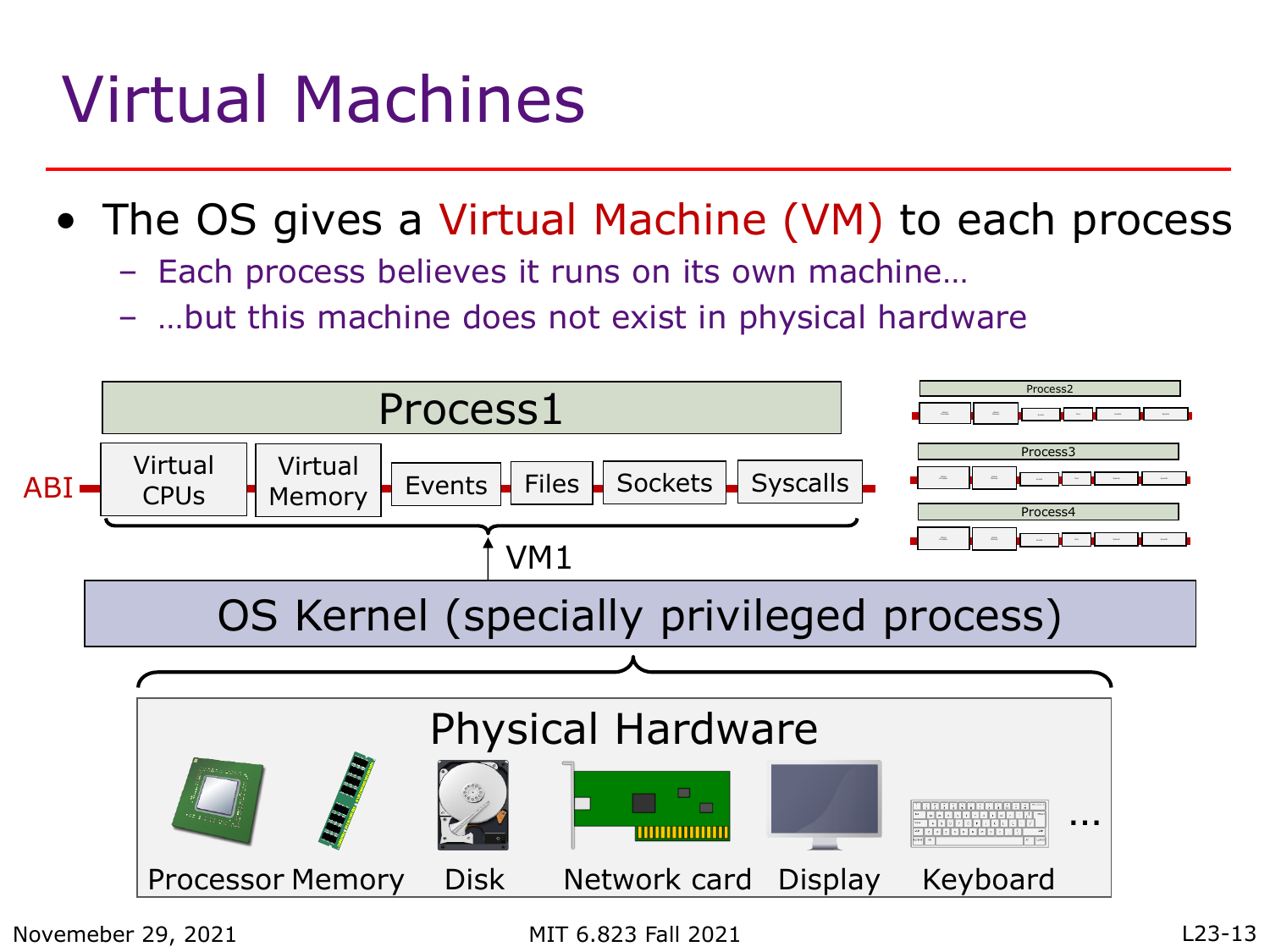### Virtual Machines

- A Virtual Machine (VM) is an emulation of a computer system
	- Very general concept, used beyond operating systems

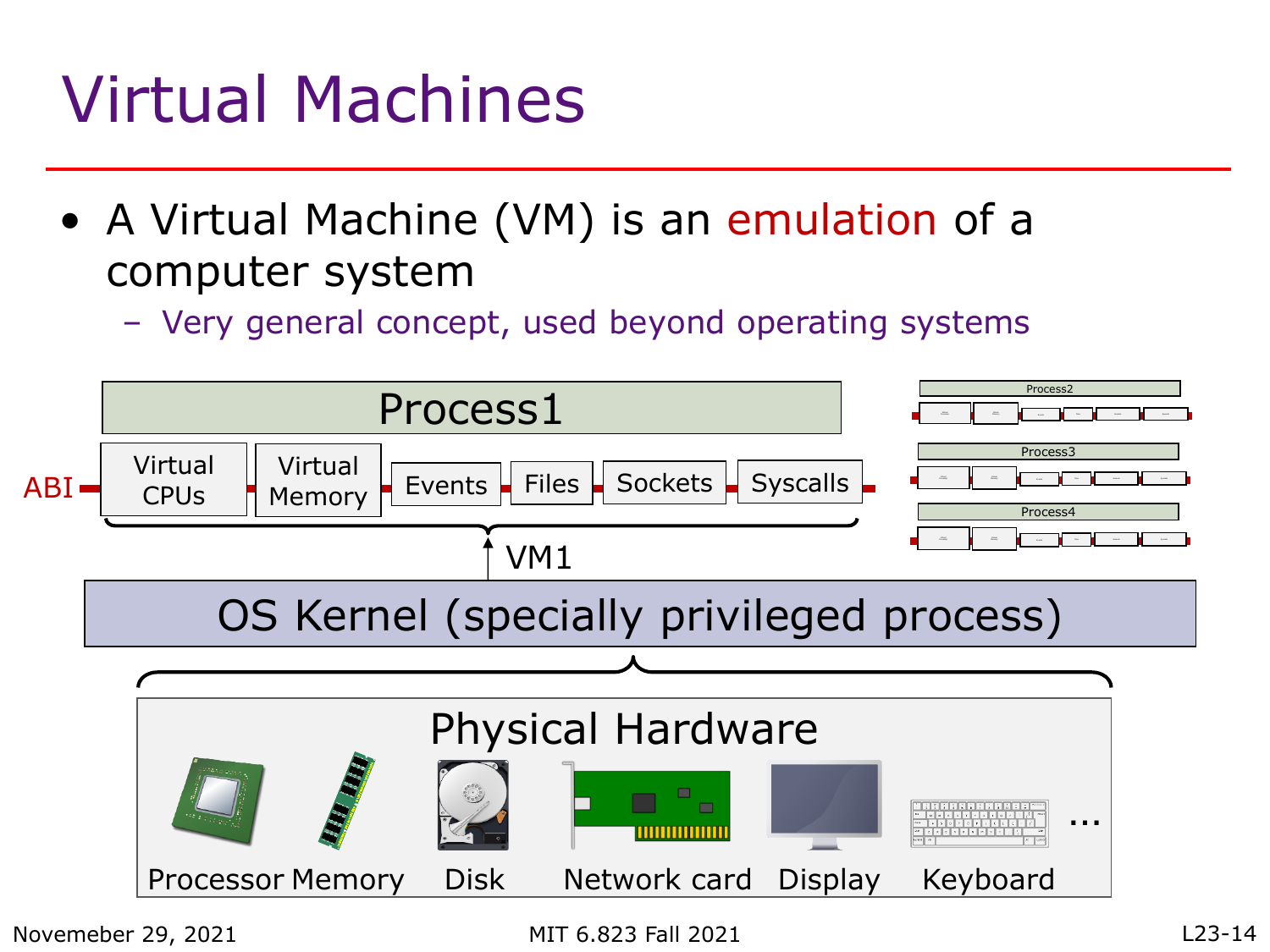## Virtual Machines Are Everywhere

• Example: Consider a Python program running on a Linux Virtual Machine

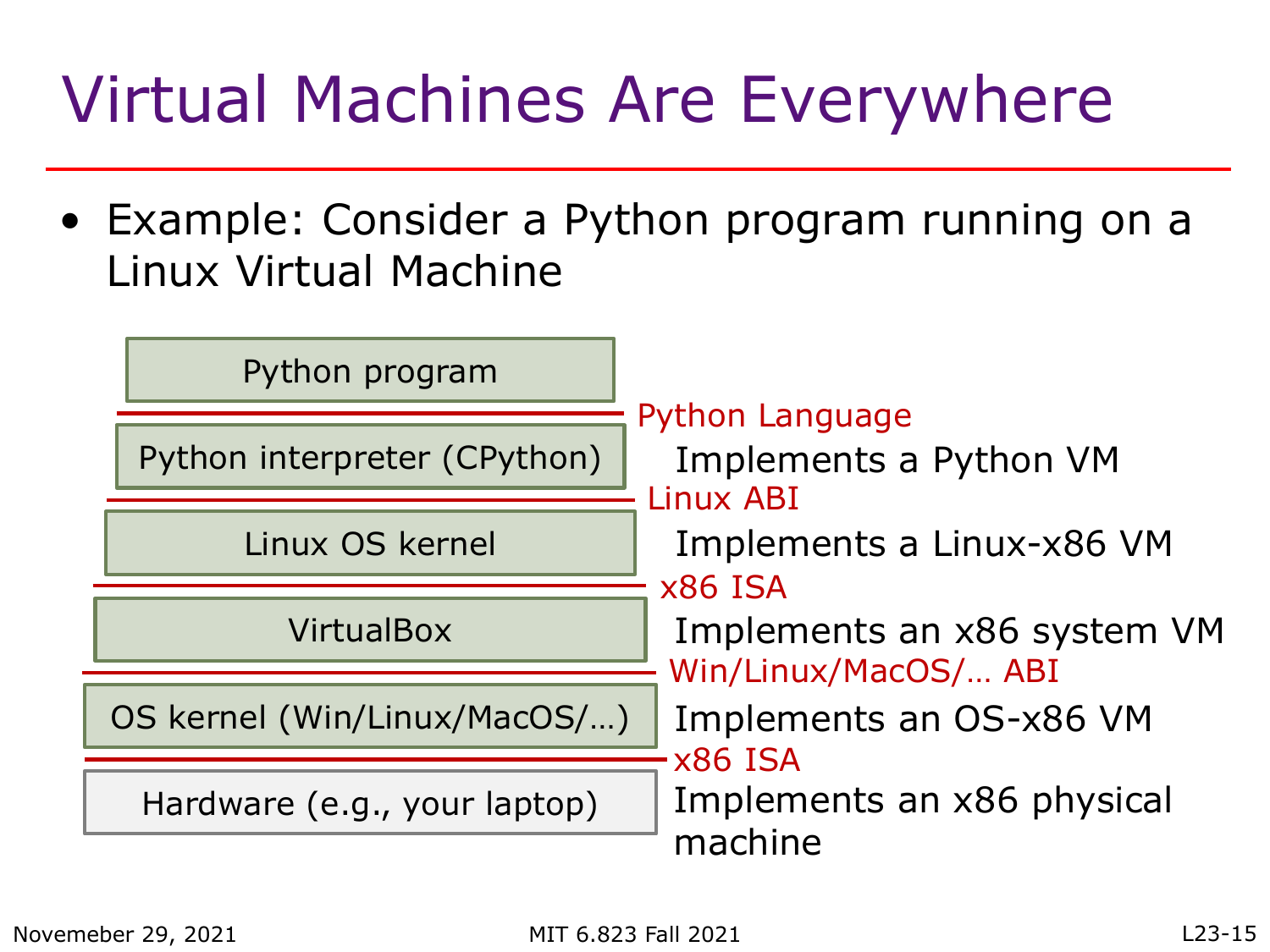## Application-level virtualization

- Programs are usually distributed in a binary format that encodes the program's instructions and initial values of some data segments. These requirements are called the application binary interface (ABI), which can be virtualized
- ABI specifications include
	- Which instructions are available (the ISA)
	- What system calls are possible (I/O, or the *environment*)
	- What state is available at process creation
- Operating system implements the virtual environment
	- At process startup, OS reads the binary program, creates an environment for it, then begins to execute the code, handling traps for I/O calls, emulation, etc.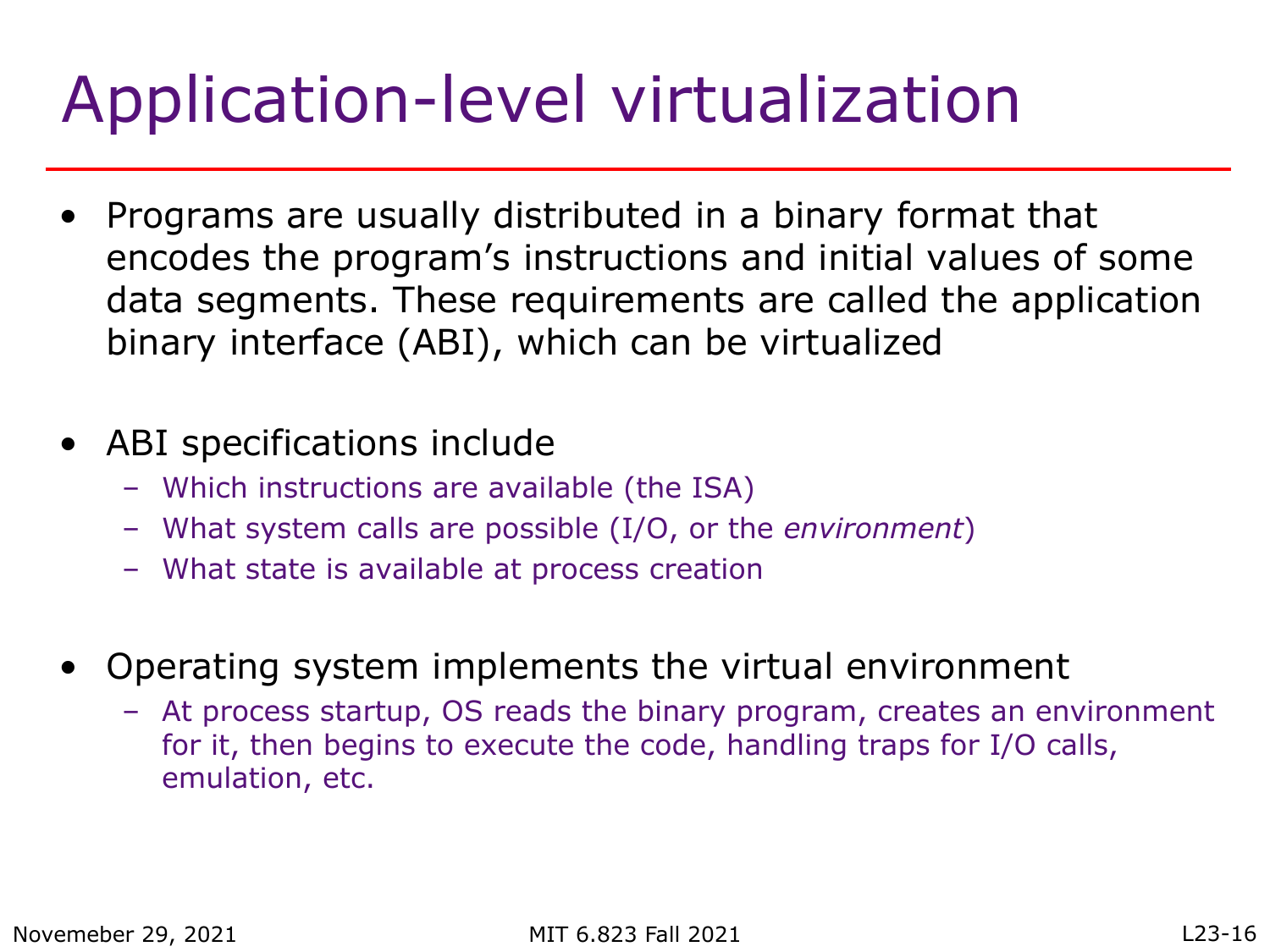### Full ISA-Level Virtualization

Run programs for one ISA on hardware with different ISA

- Run-time Hardware Emulation
	- IBM System 360 had IBM 1401 emulator in microcode
	- Intel Itanium converted x86 to native VLIW (two software-visible ISAs)
	- ARM cores support 64-bit ARM, 32-bit ARM, 16-bit Thumb
- Emulation *(OS software interprets instructions at run-time)*
	- E.g., OS for PowerPC Macs had emulator for 68000 code
- Static Binary Translation *(convert at install time, load time, or offline)*
	- IBM AS/400 to modified PowerPC cores
	- DEC tools for VAX->Alpha and MIPS->Alpha
- Dynamic Binary Translation *(non-native to native ISA at run time)*
	- Sun's HotSpot Java JIT (just-in-time) compiler
	- Transmeta Crusoe, x86->VLIW code morphing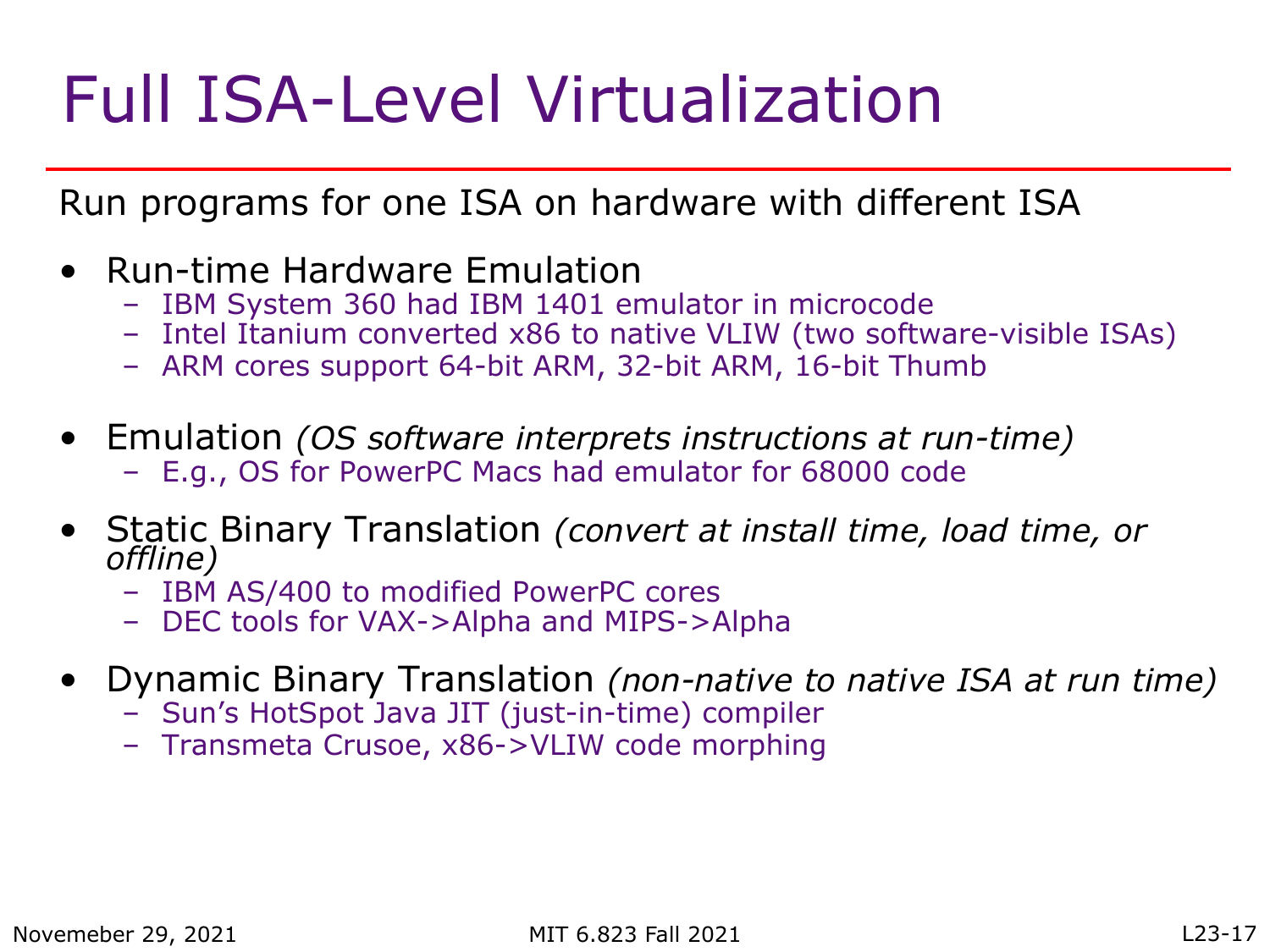#### Partial ISA-level virtualization

Often good idea to implement part of ISA in software:

- Expensive but rarely used instructions can cause trap to OS emulation routine:
	- e.g., decimal arithmetic in µVax implementation of VAX ISA
- Infrequent but difficult operand values can cause trap
	- e.g., IEEE floating-point denormals cause traps in almost all floating-point unit implementations
- Old machine can trap unused opcodes, allows binaries for *new* ISA to run on *old* hardware
	- e.g., Sun SPARC v8 added integer multiply instructions, older v7 CPUs trap and emulate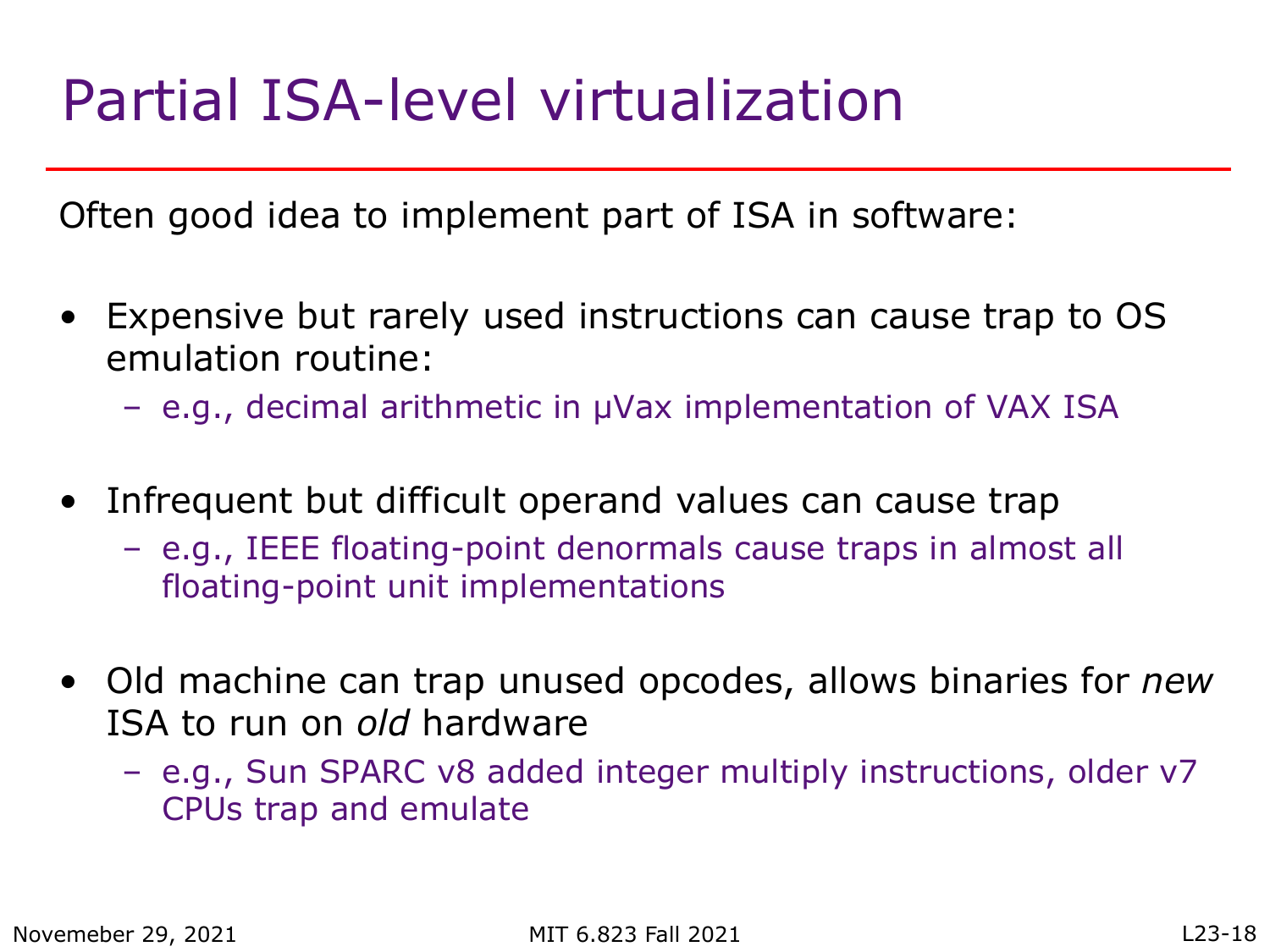#### Implementing Virtual Machines

- Virtual machines can be implemented entirely in software, but at a performance cost
	- e.g., Python programs are 10-100x slower than native Linux programs due to Python interpreter overheads
- We want to support virtual machines with minimal overheads  $\rightarrow$  need hardware support!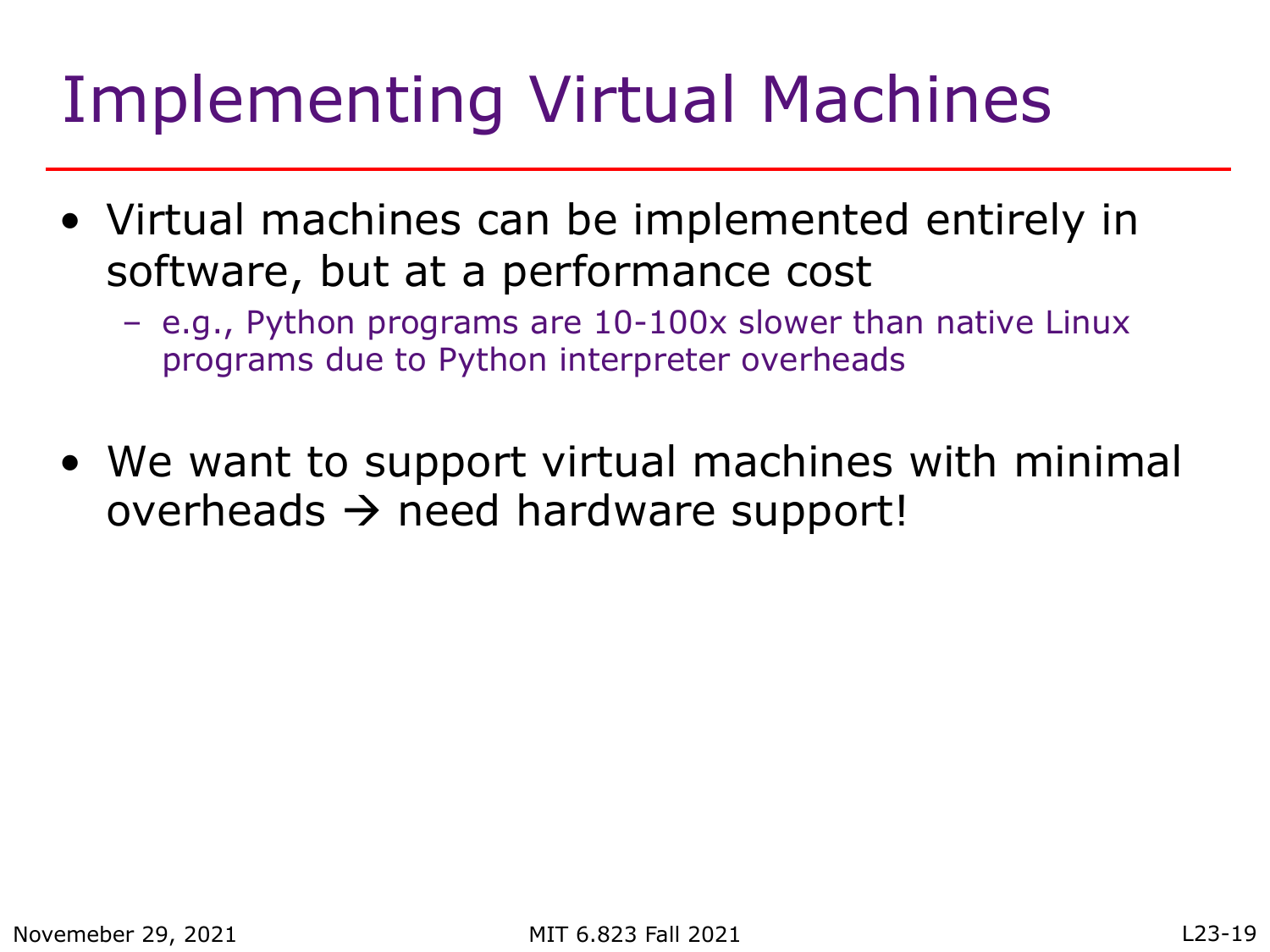### Motivation for Multiple OSs

Some motivations for using multiple operating systems on a single computer:

- Allows use of capabilities of multiple distinct operating systems
- Allows different users to share a system while using completely independent software stacks
- Allows for load balancing and migration across multiple machines
- Allows operating system development without making entire machine unstable or unusable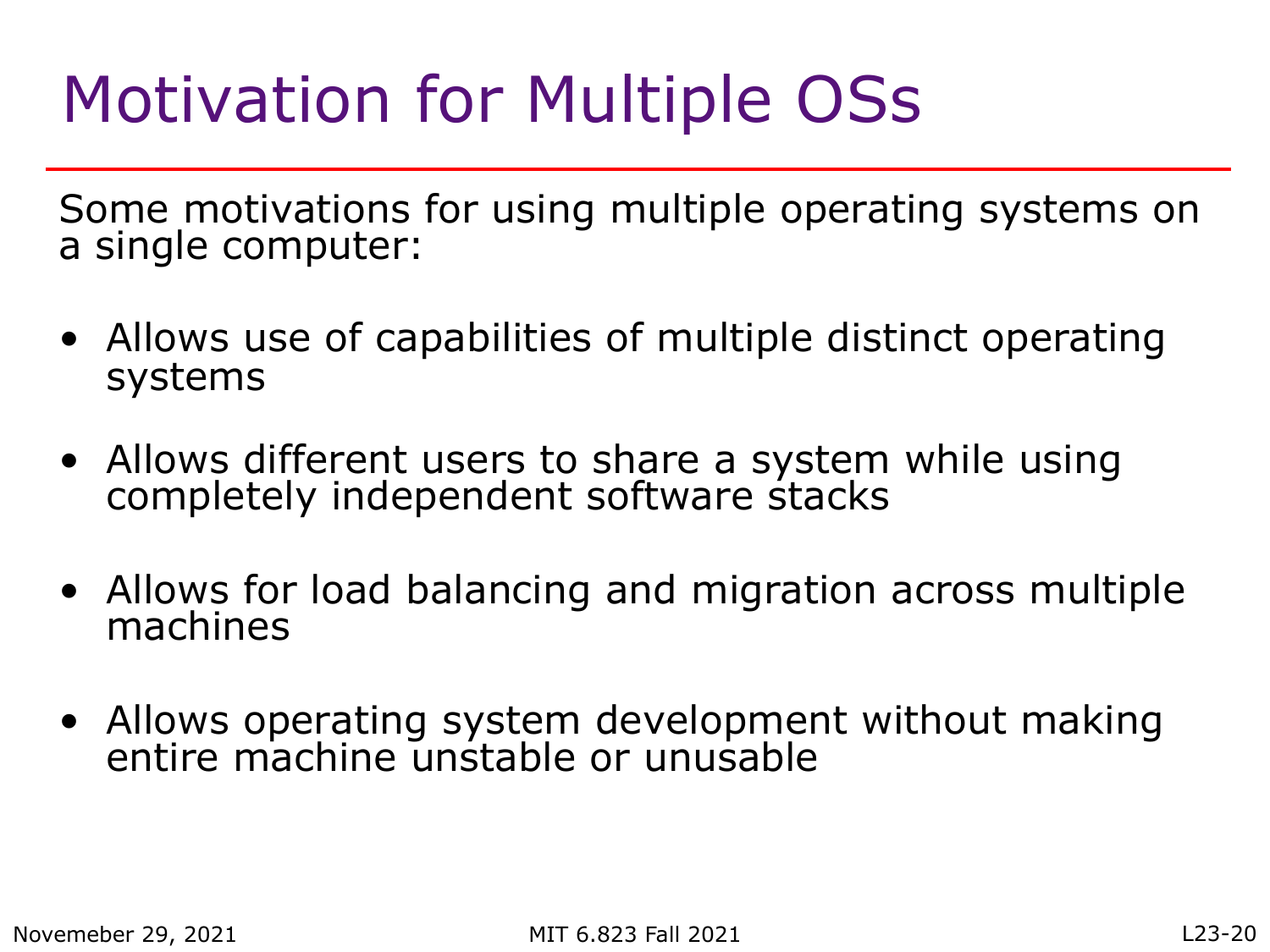# Supporting Multiple OSs



- A VMM (aka Hypervisor) provides a system virtual machine to each OS
- VMM can run directly on hardware (as above) or on another OS
	- Precisely, VMM can be implemented against an ISA (as above) or a process-level ABI. Who knows what lays below the interface…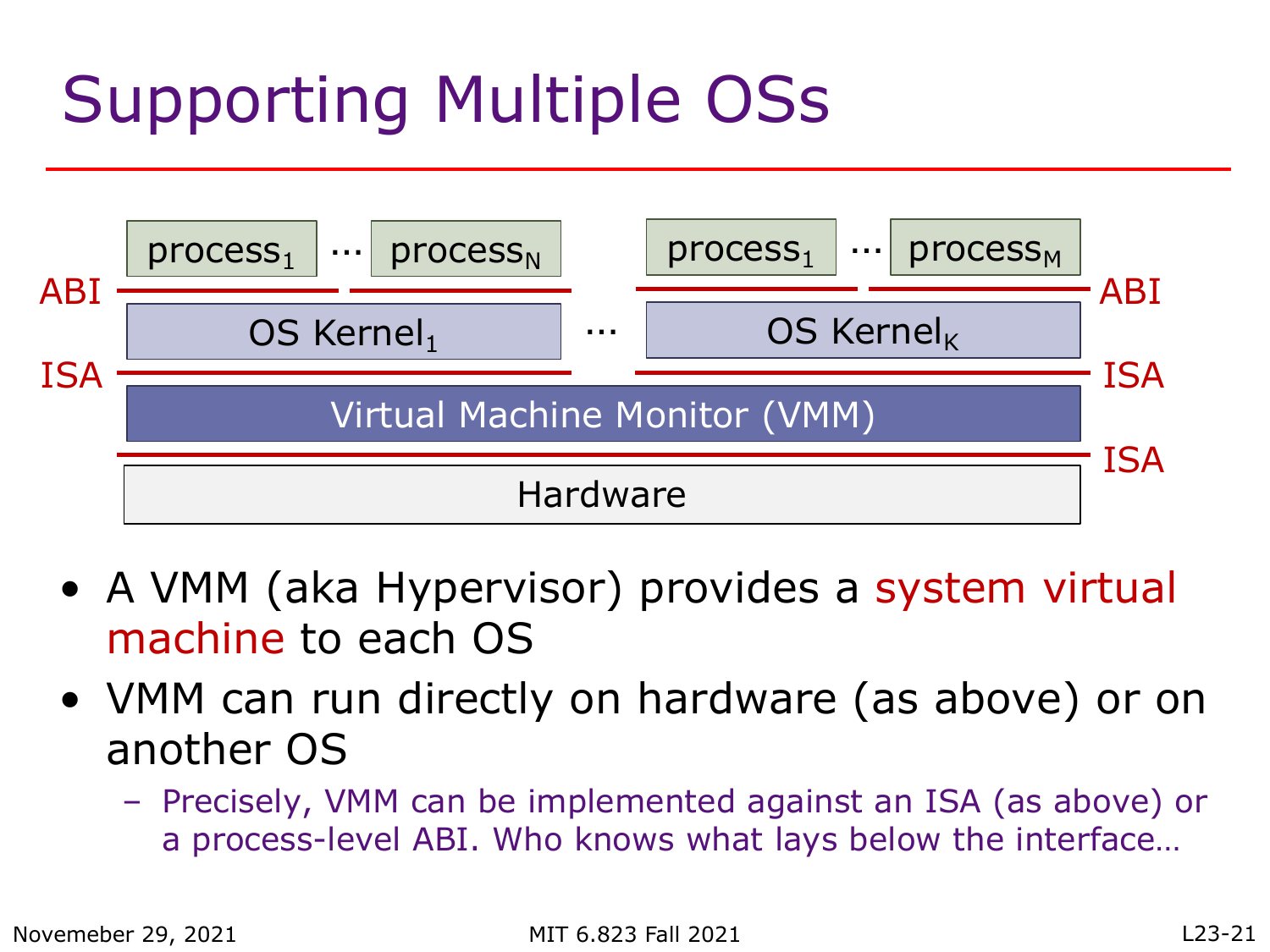## Virtualization Nomenclature

From (Machine we are attempting to execute)

- Guest
- Client
- Foreign ISA

To (Machine that is doing the real execution)

- Host
- Target
- Native ISA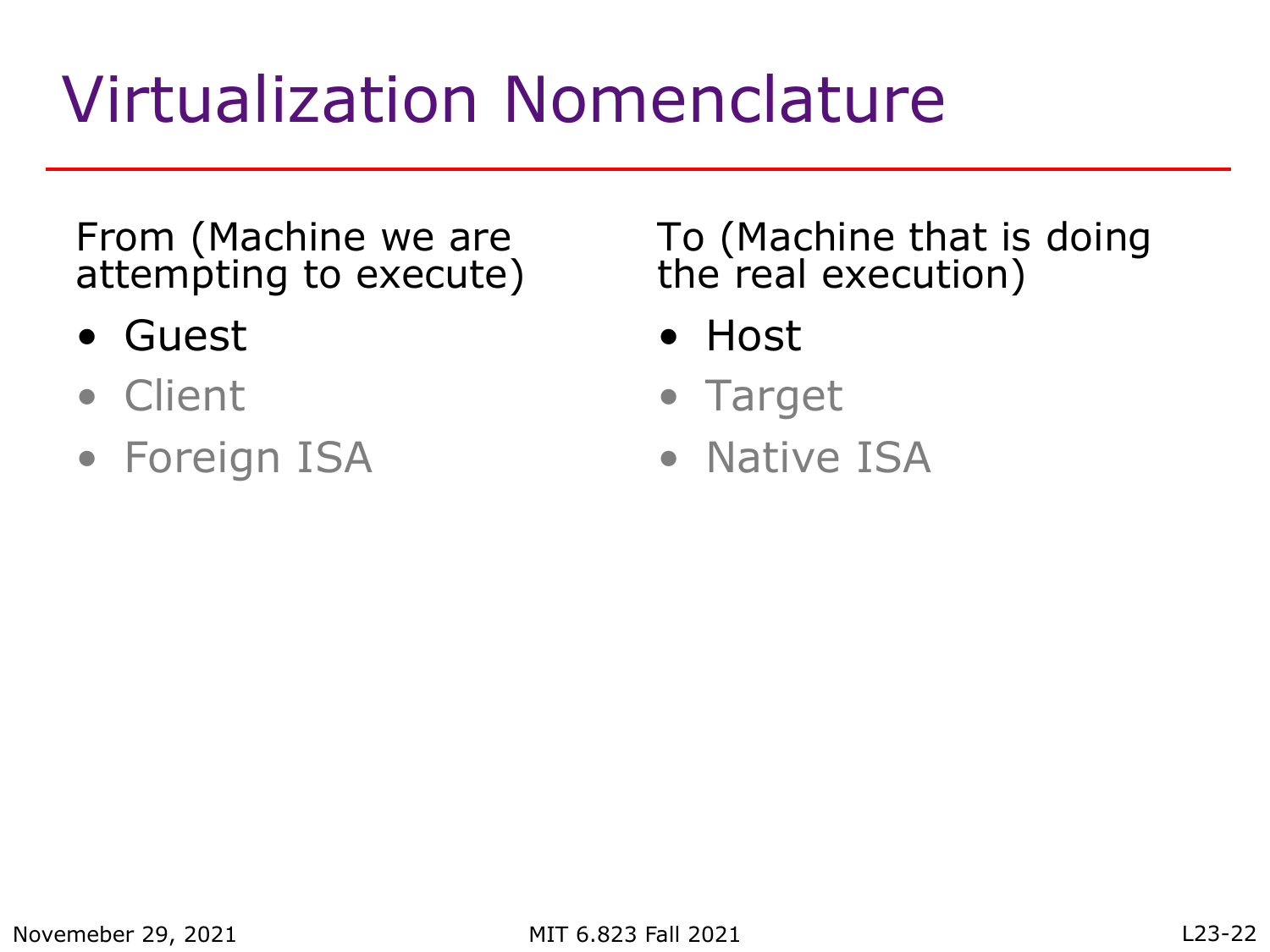#### Virtual Machine Requirements [Popek and Goldberg, 1974]

- Equivalence/Fidelity: A program running on the VMM should exhibit a behavior essentially identical to that demonstrated when running on an equivalent machine directly.
- Resource control/Safety: The VMM must be in complete control of the virtualized resources.
- Efficiency/Performance: A statistically dominant fraction of machine instructions must be executed without VMM intervention.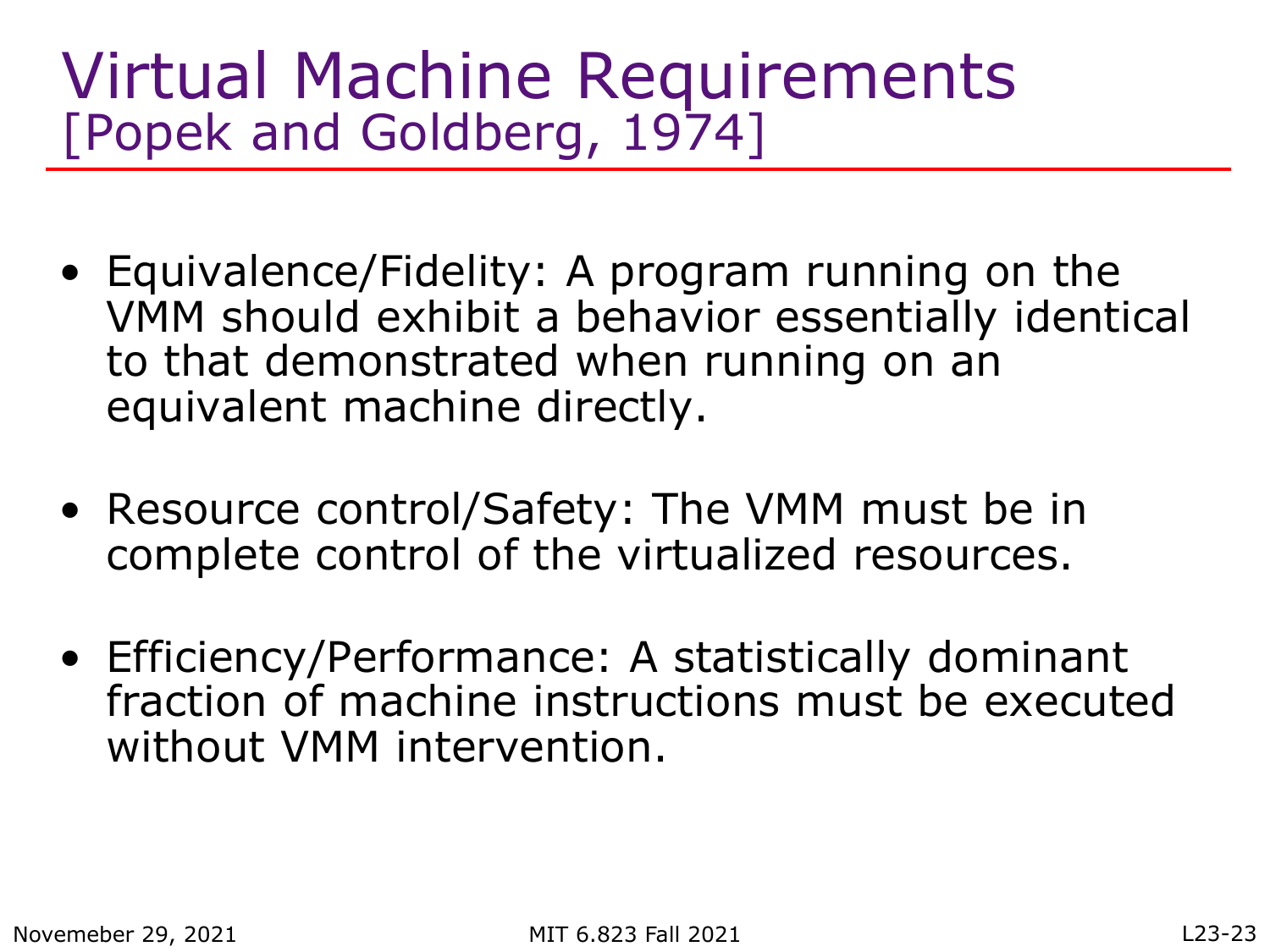#### Virtual Machine Requirements [Popek and Goldberg, 1974]

Classification of instructions into 3 groups:

- Privileged instructions: Instructions that trap if the processor is in user mode and do not trap if it is in a more privileged mode.
- Control-sensitive instructions: Instructions that attempt to change the configuration of resources in the system.
- Behavior-sensitive instructions: Those whose behavior depends on the configuration of resources, e.g., mode

Building an *effective* VMM for an architecture is possible if the set of sensitive instructions is a subset of the set of privileged instructions.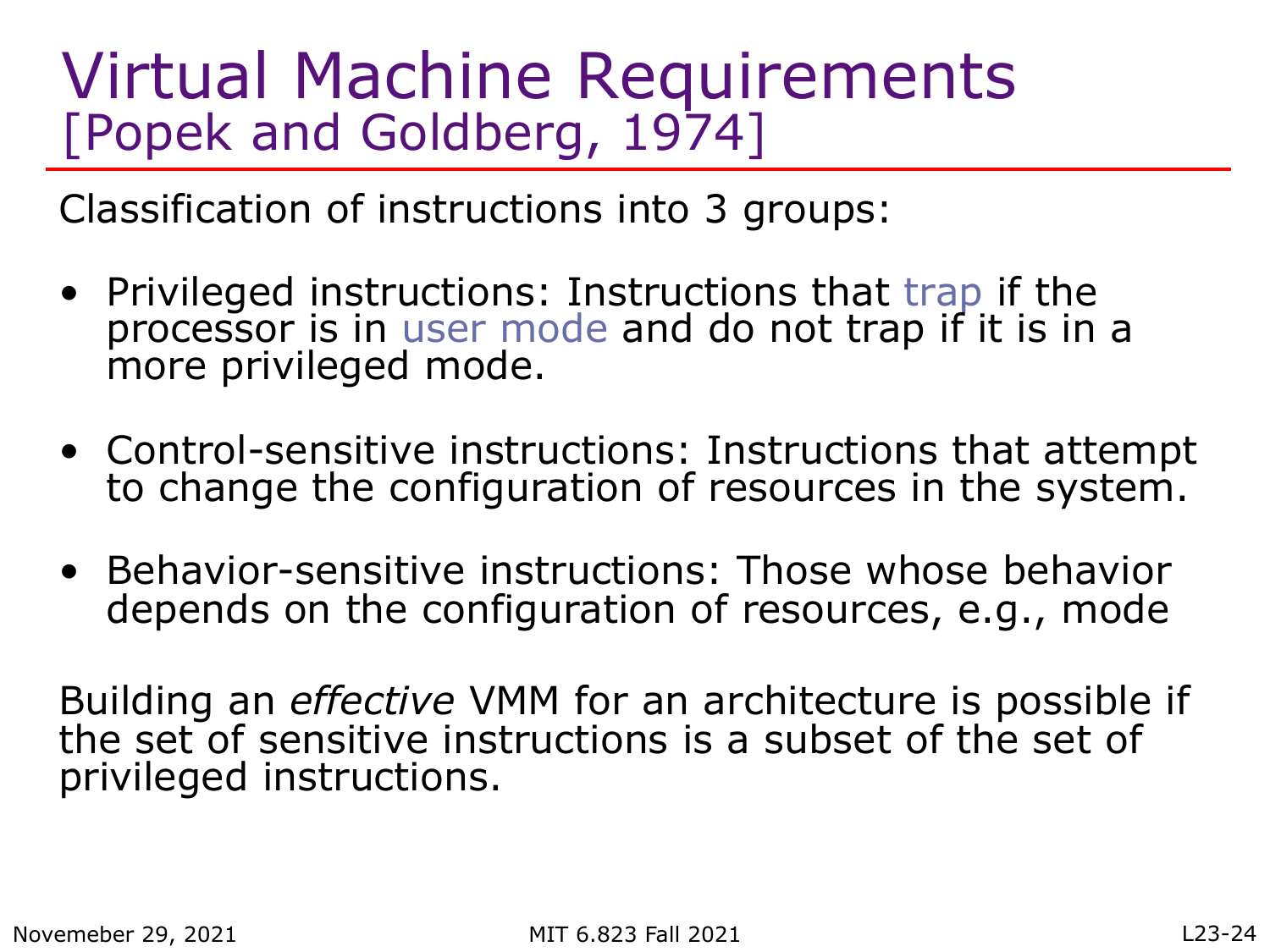#### Sensitive instruction handling

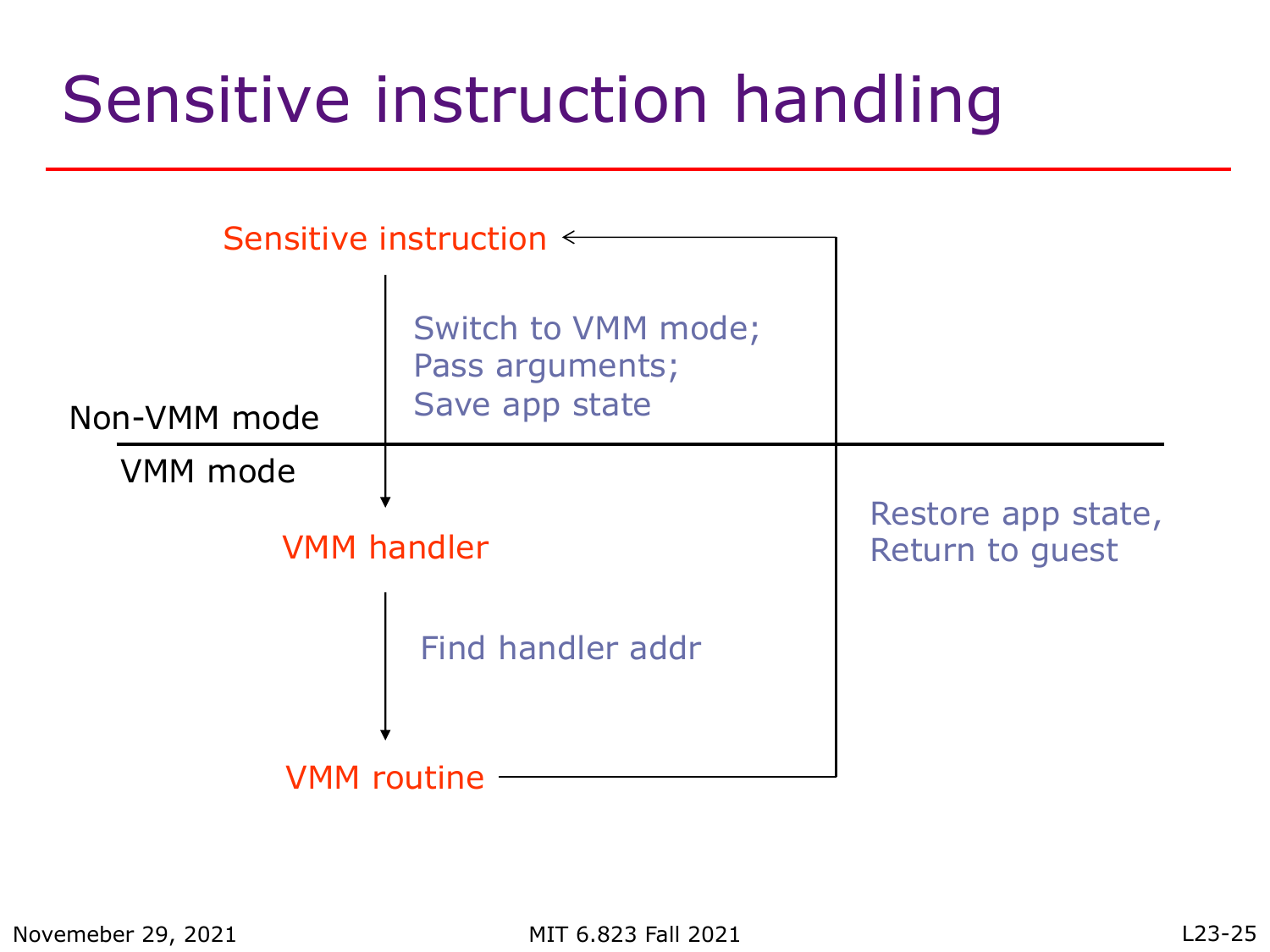#### Protection – Multiple OS

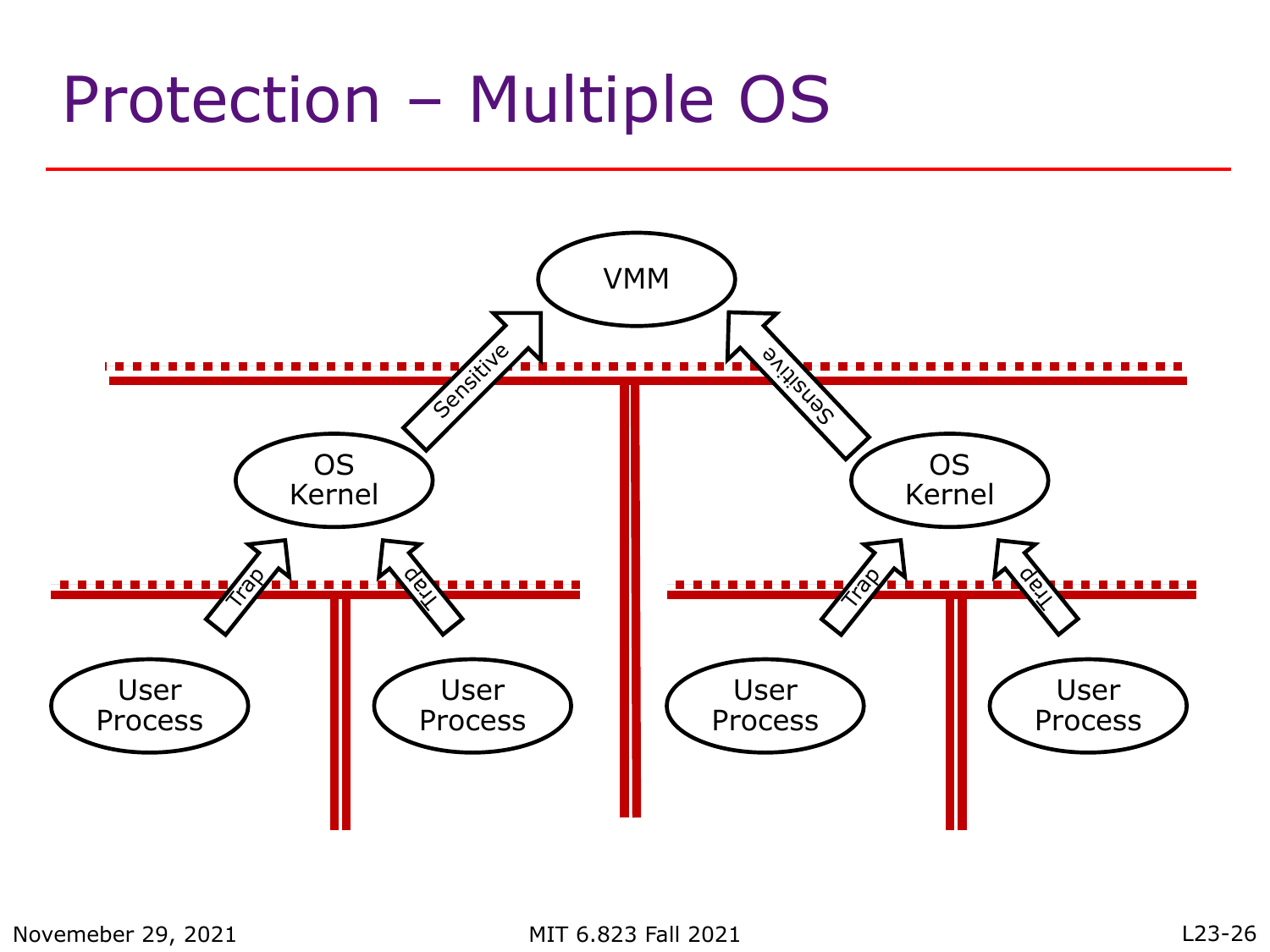#### Virtual Memory Operations

TLB can be designed to translate guest virtual addresses (gVA) to a host physical address (hPA), but…

- TLB misses are a 'sensitive' operation
- TLB misses happen very, very frequently
- So how expensive are TLB fills?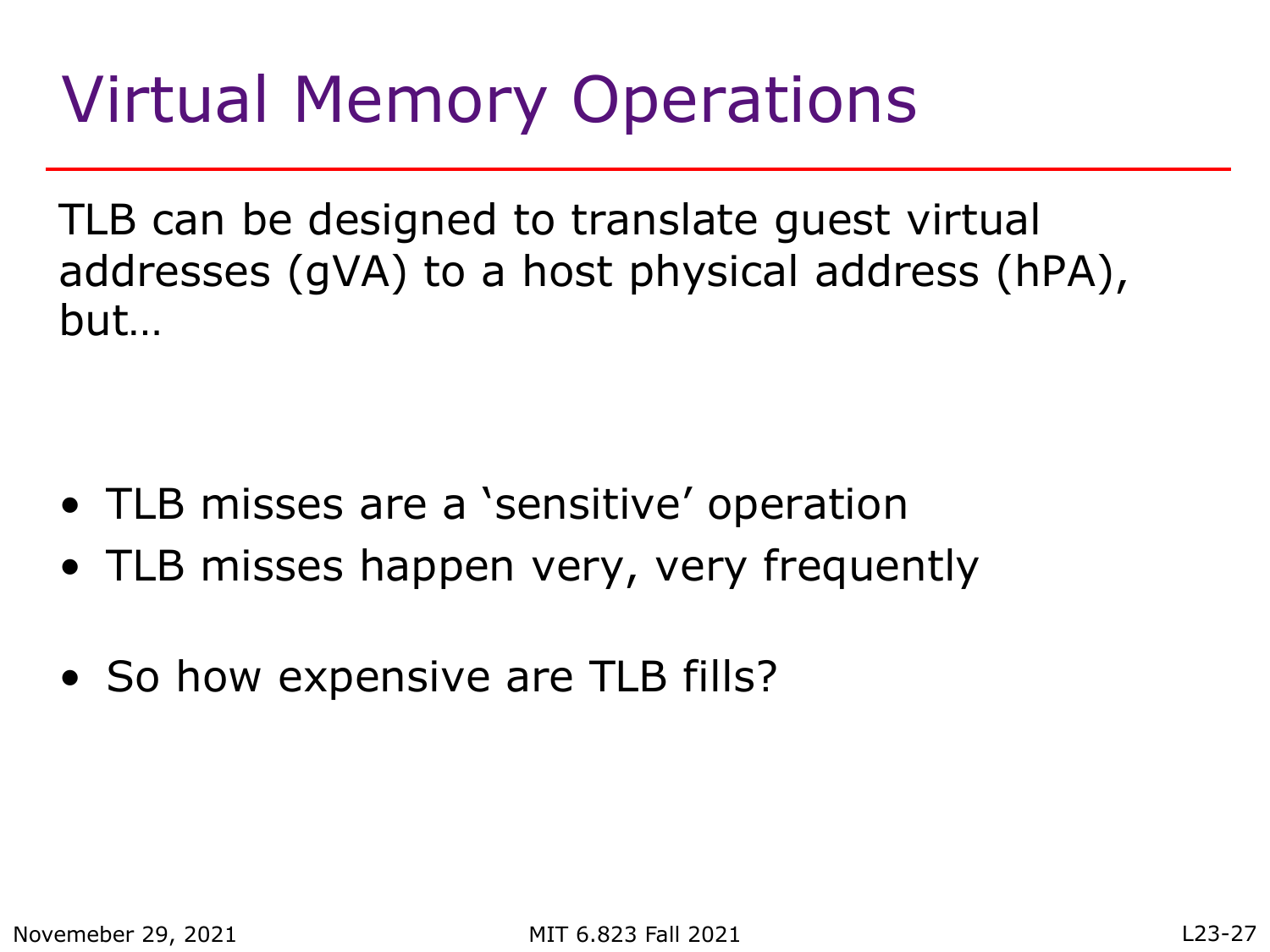#### Nested Page Tables

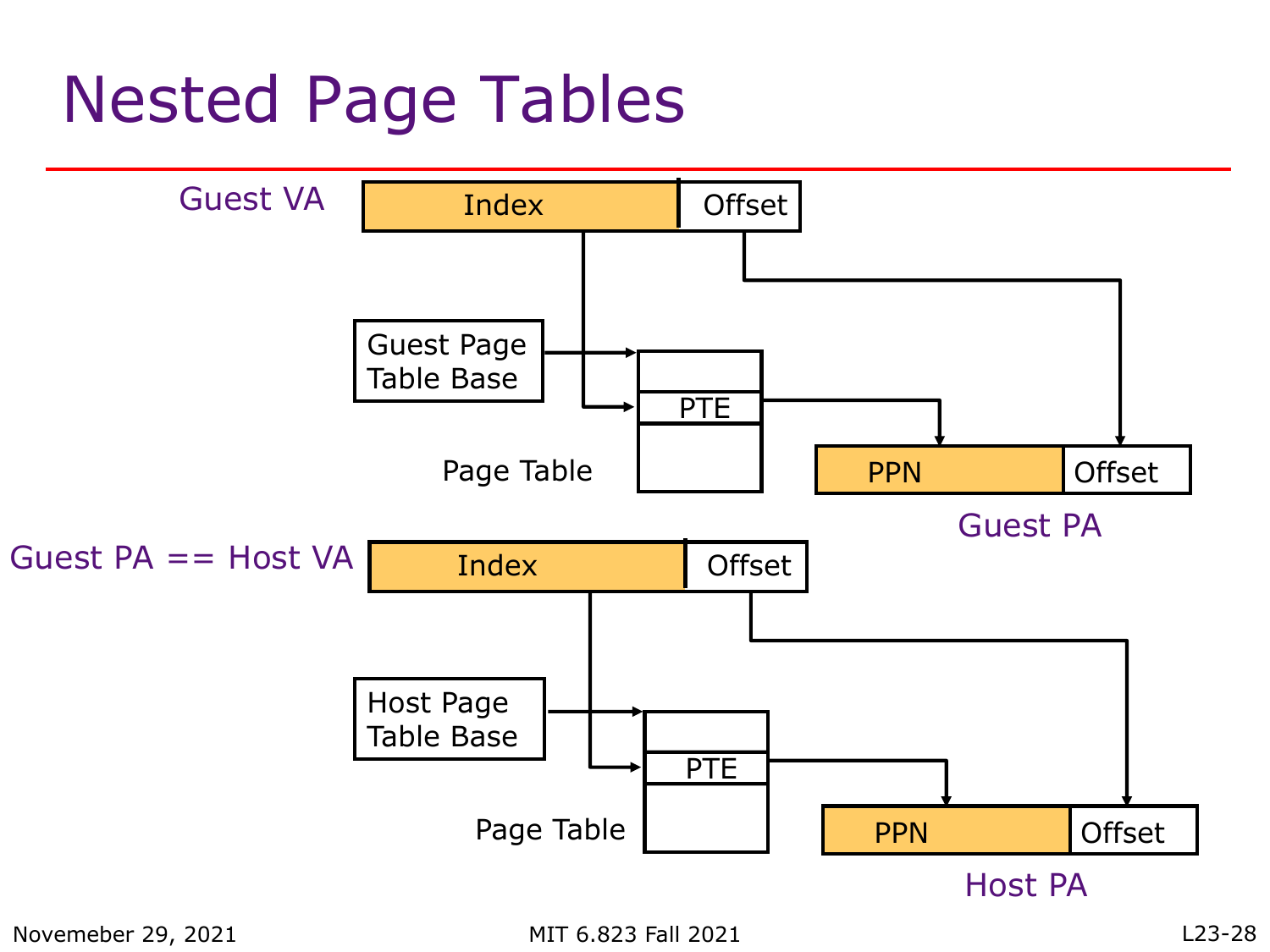### Nested Page Tables (Hierarchical)

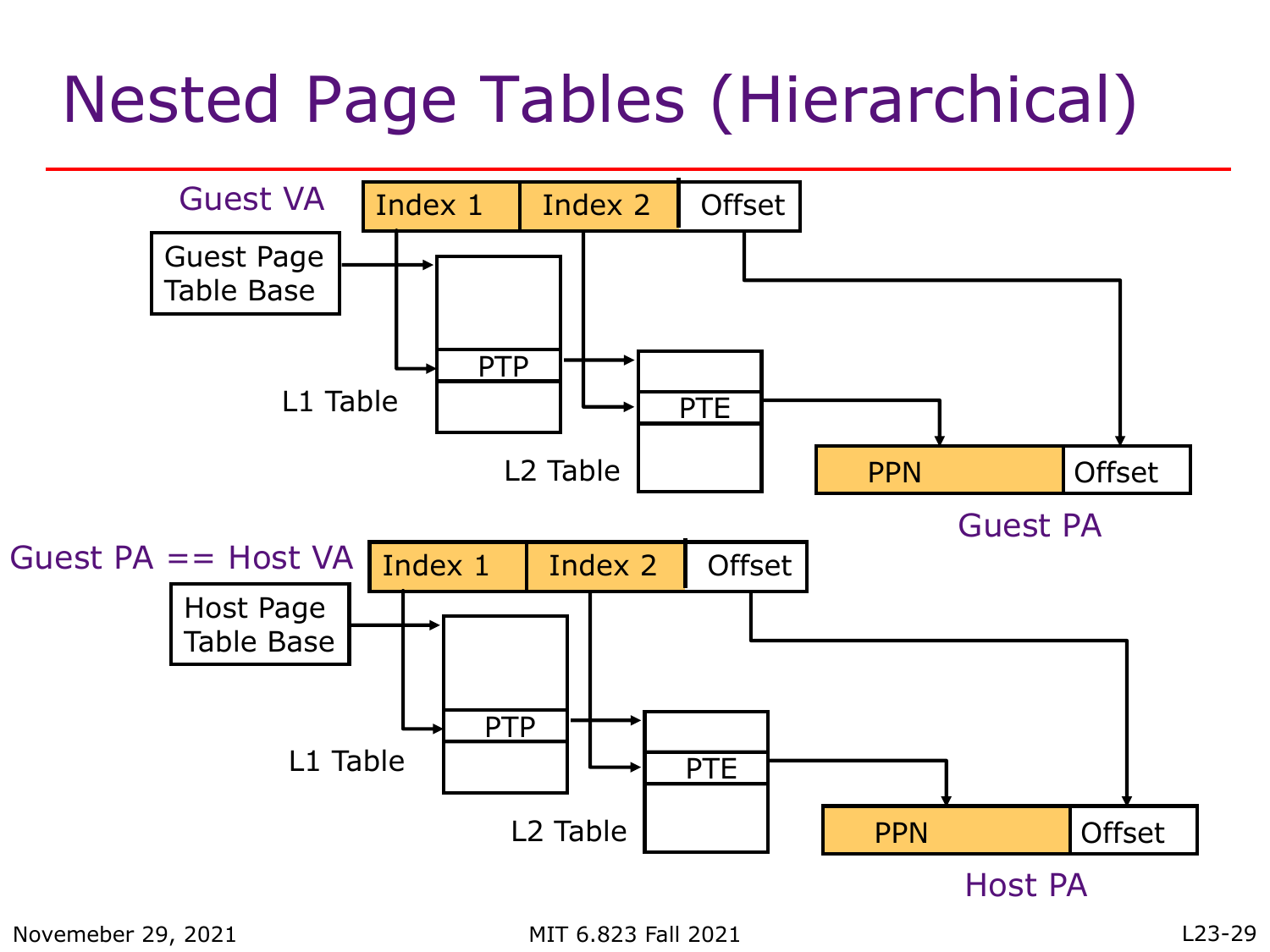#### Shadow Page Tables

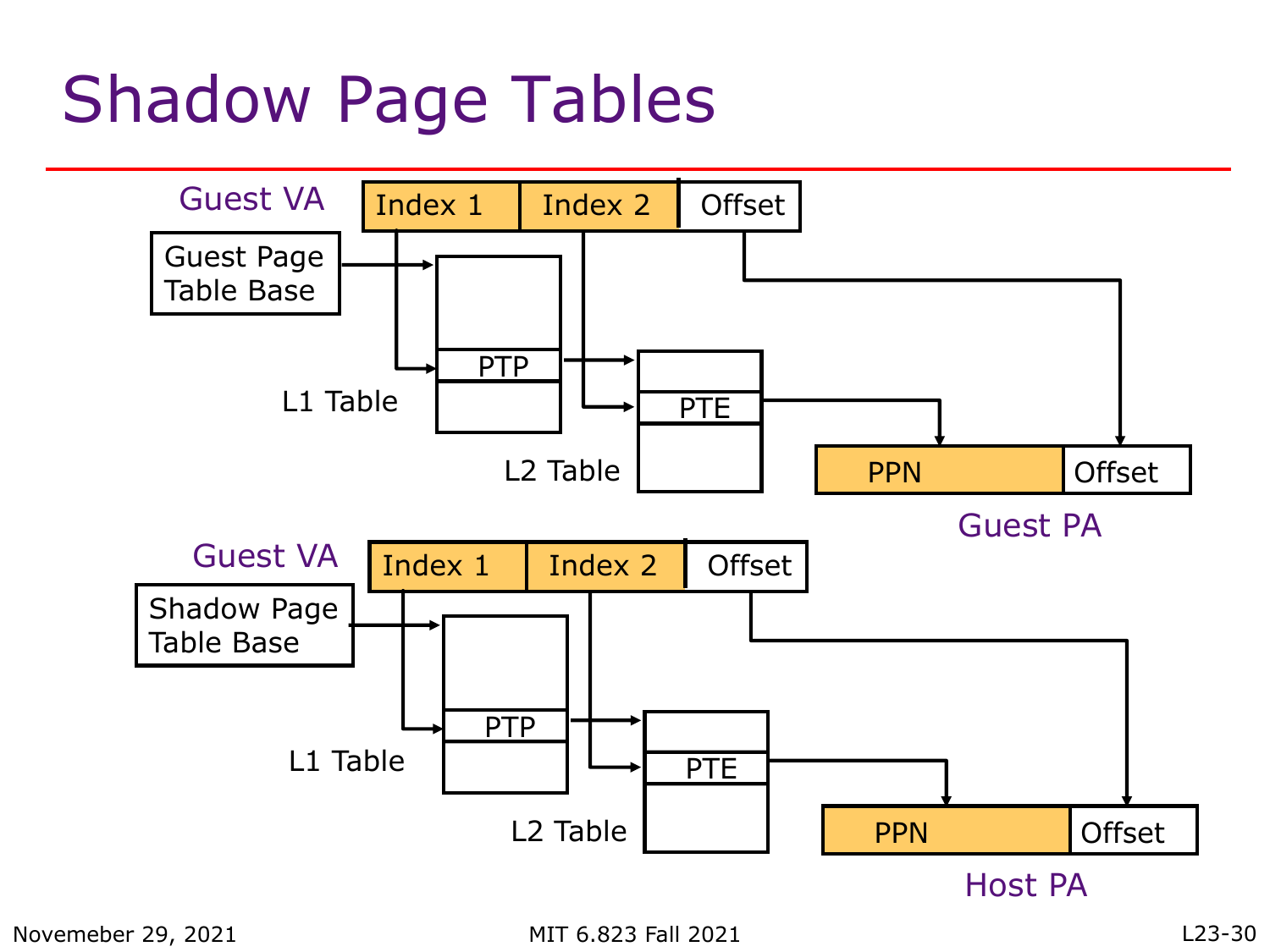#### Nested vs Shadow Paging

|                       | <b>Native</b> | <b>Nested Paging</b> | <b>Shadow Paging</b> |
|-----------------------|---------------|----------------------|----------------------|
| $\sf TLB$ Hit $\sf V$ | $VA$ ->PA     | $qVA$ ->hPA          | $qVA$ ->hPA          |
| <b>TLB Miss (max)</b> |               | 24                   |                      |
| <b>PTE Updates</b>    | Fast          | Fast                 | Uses VMM             |

On x86-64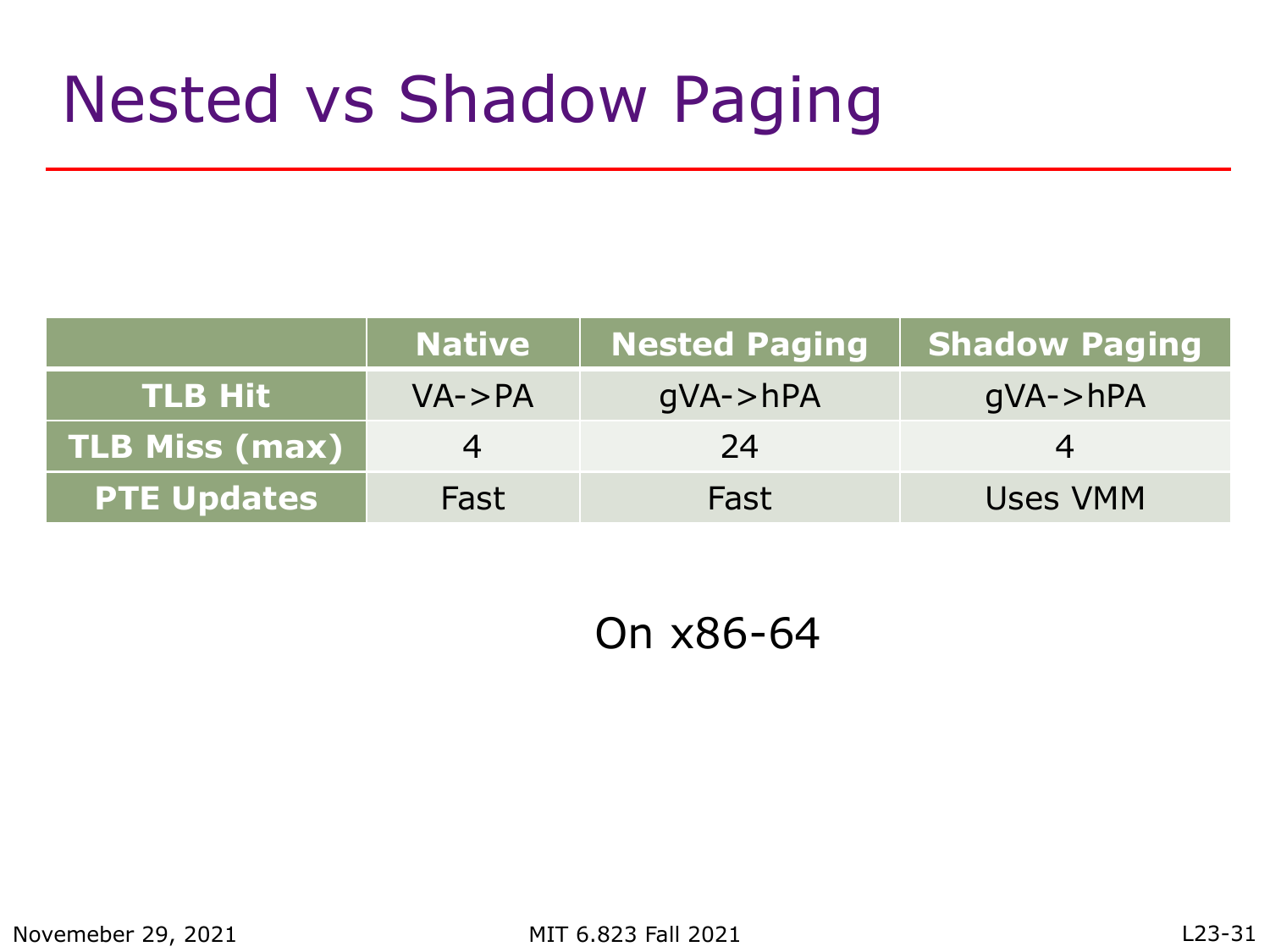# Supporting Multiple Process Groups



- A "container" provides a process group virtual machine to each set of processes
- Container can run directly on OS, which provides a specific OS ABI to the processes in container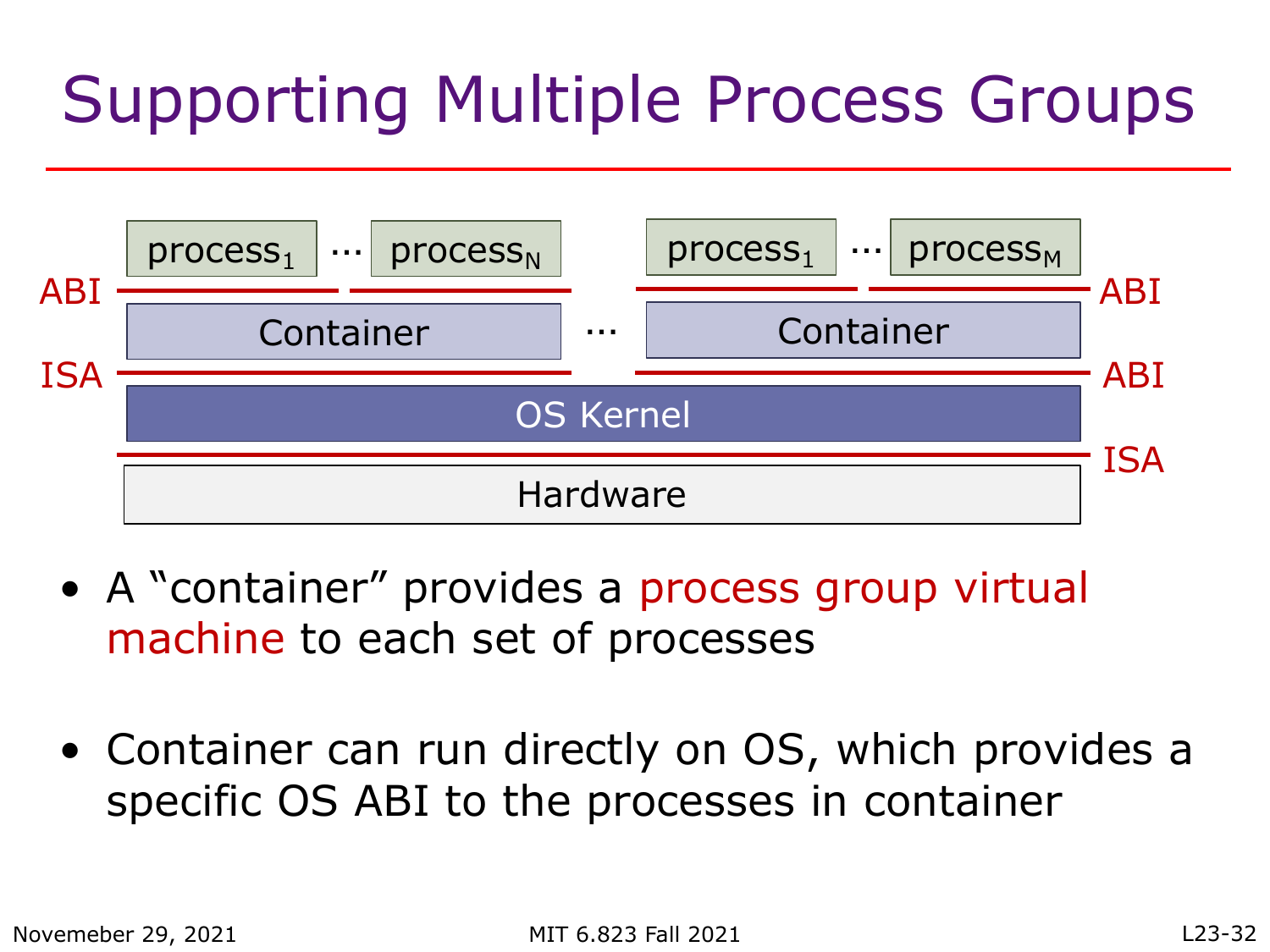#### Container Semantics

- Isolation between containers is maintained by the OS, which supports a virtualized set of kernel calls.
	- Therefore, processes in all containers must target the same OS
- Per Container Resources
	- Set of processes (each with a virtual memory space)
	- Set of filesystems
	- Set of network interfaces and ports
	- Selected devices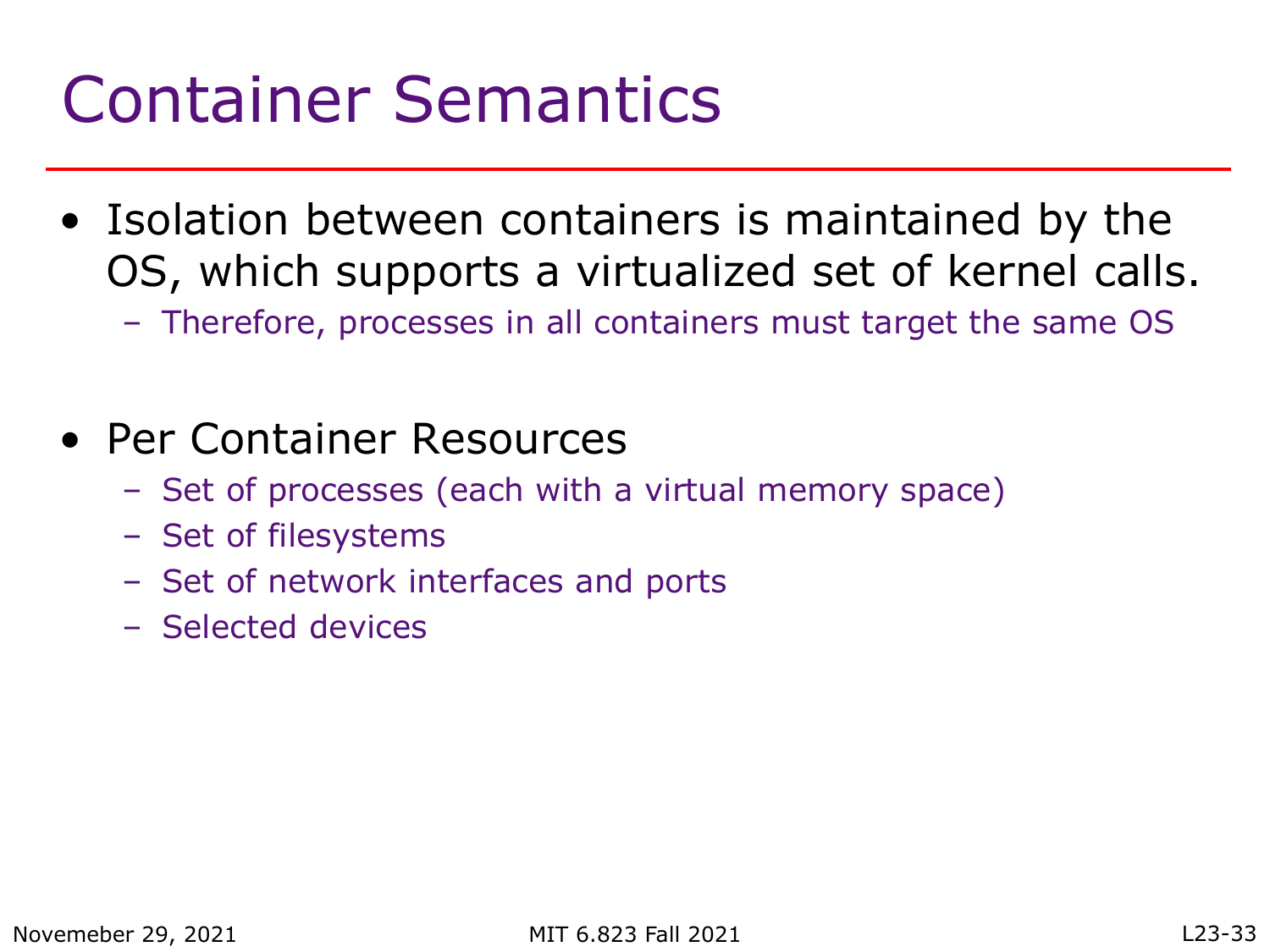#### Security and Side Channels

- Hardware isolation mechanisms like virtual memory guarantee that architectural state will not be directly exposed to other processes…and
- ISA and ABI are timing-independent interfaces
	- Specify *what* should happen, not *when*
- …so non-architectural state and other implementation details and timing behaviors (e.g., microarchitectural state, power, etc.) may be used as side channels to leak information!